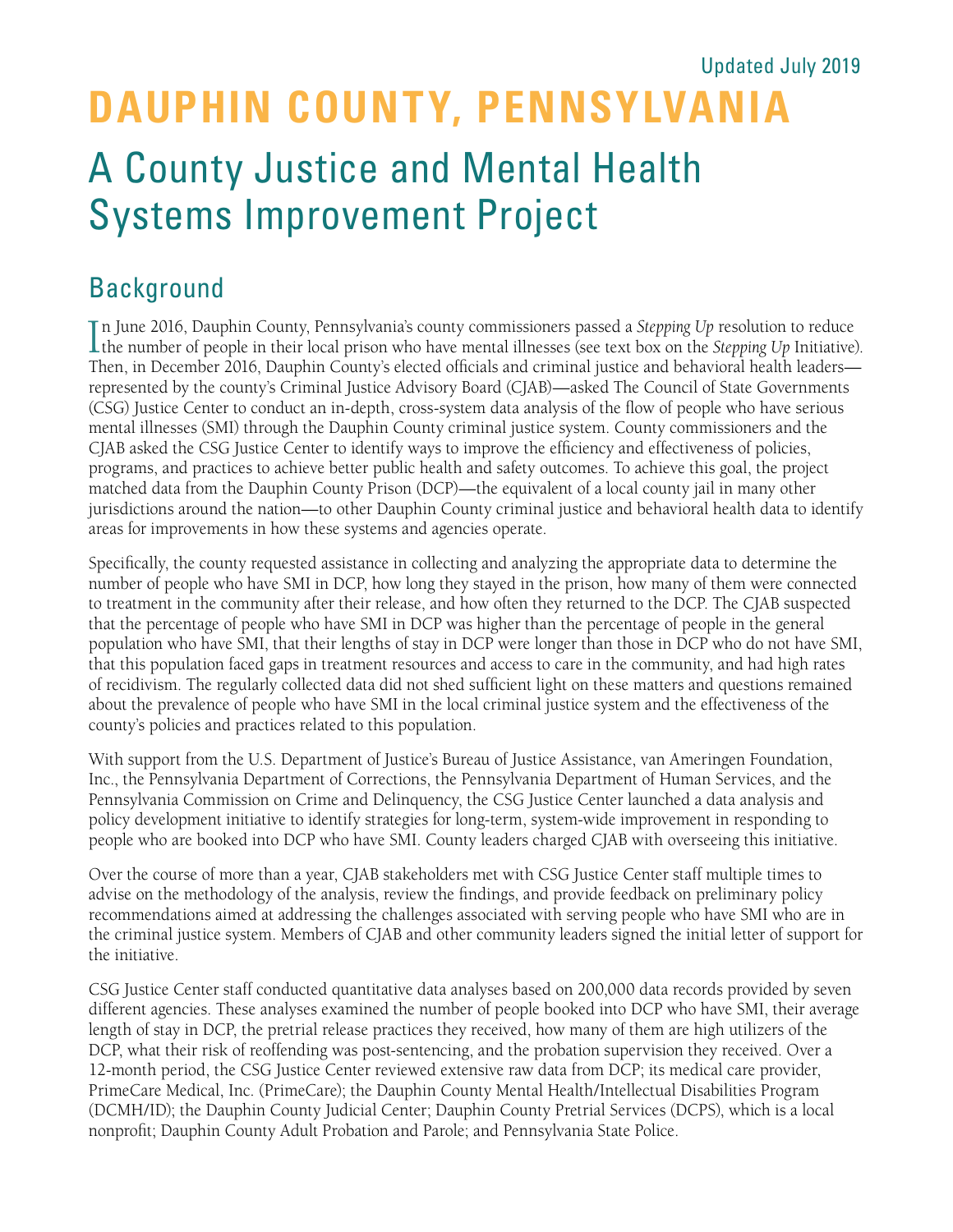Throughout the project, the CJAB helped to provide context for the findings, and in-person and phone interviews with key stakeholders provided further insight into the data. In total, CSG Justice Center staff conducted more than 50 facilitated discussions with stakeholders in the county's justice and behavioral health systems, including judges, district attorneys, public defenders, pretrial supervision and screening personnel, county probation department staff, corrections officers, jail medical and mental health staff, members of law enforcement, county commissioners, and community behavioral health providers and administrators.

Based on this quantitative and qualitative analysis, and with the guidance of members of CJAB and other senior county and state leaders, five key findings were identified that prompted the development of a set of strategic policy recommendations to improve outcomes for people in Dauphin County's criminal justice system who have SMI. Some recommendations align with work already initiated by the county, and some county agencies have already begun to develop implementation plans to address some of the other recommendations. The CSG Justice Center reviewed all findings and recommendations with the CJAB stakeholders and will be working with the county to implement these recommendations in a timely manner.

### *Stepping Up***: A National Initiative to Reduce the Number of People With Mental Illnesses in Jails**

An estimated 2 million times each year, people who have serious mental illnesses—almost three-quarters of whom also have substance addictions—are booked into local jails. Federal and state policy and funding barriers, along with limited opportunities for law enforcement training and arrest alternatives in many communities, have made county and other local jails the de facto mental health hospitals for people who cannot access appropriate community-based mental health treatment and services.

Recognizing the critical role local and state officials play in supporting systems change, the National Association of Counties (NACo), the American Psychiatric Association Foundation, and the CSG Justice Center launched the *Stepping Up* initiative in May 2015.

*Stepping Up* is a national movement to provide counties with the tools they need to develop crosssystems, data-driven strategies that can lead to measurable reductions in the number of people who have mental illnesses and co-occurring substance addictions in jails. Dauphin County is one of more than 425 counties in 43 states that has passed a resolution or proclamation to participate in the initiative. With support from public and private entities, the initiative builds on the many innovative and proven practices being implemented across the country. *Stepping Up* engages a diverse group of organizations with expertise on these issues, including those representing sheriffs, jail administrators, judges, community corrections professionals, treatment providers, people who have mental illnesses and their families, mental health and substance addiction program directors, and other stakeholders.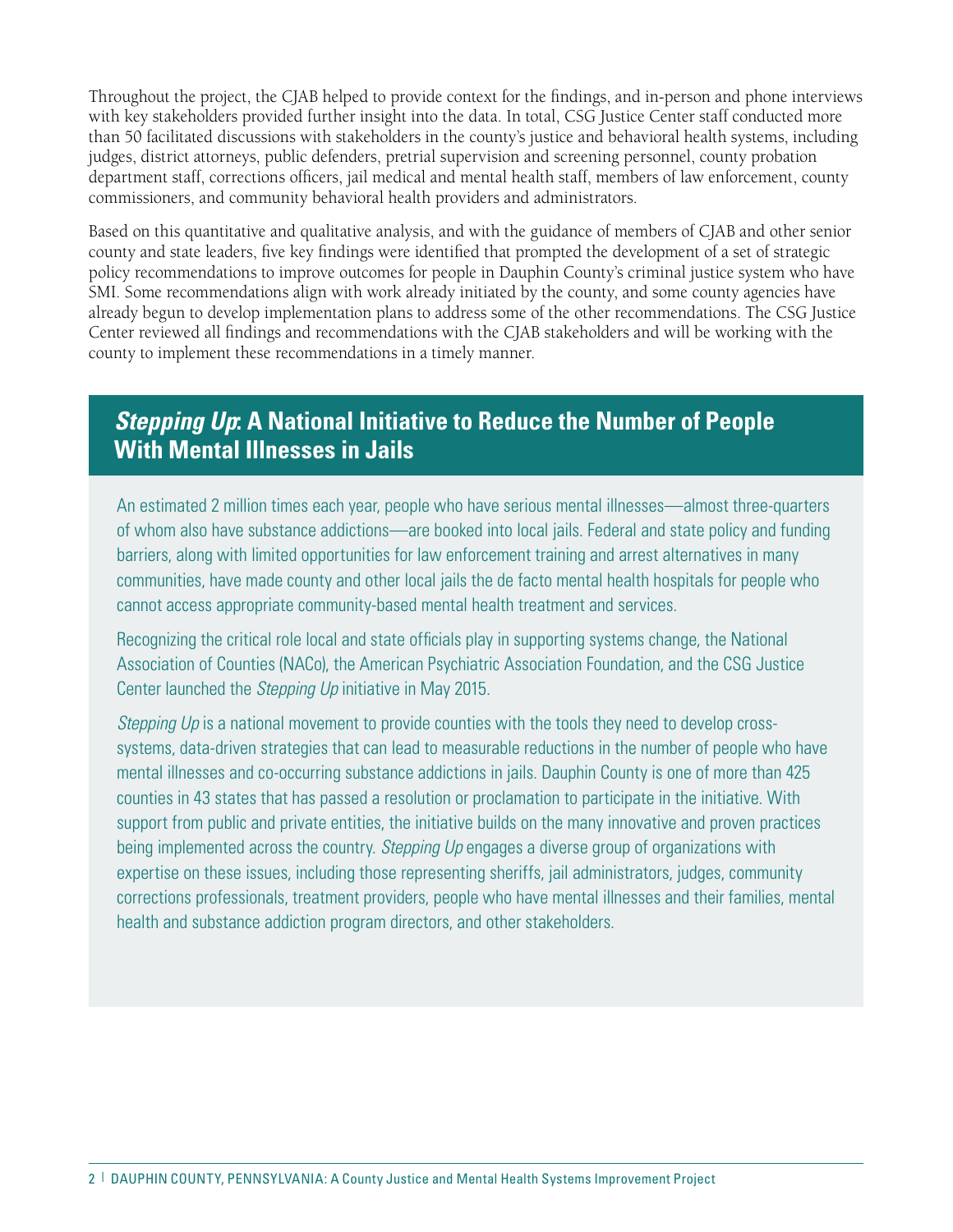### Methodology

The study cohort for this project consisted of people released from DCP between January 1, 2016, and December 31, 2016. The time frame for this study was selected to reflect the most up-to-date processes available in Dauphin County, while also allowing for a full year-long cohort to be analyzed. Due to state information-sharing laws regarding behavioral health information, the county matched the datasets of the seven agencies together, and then provided CSG Justice Center staff with de-identified, case-level information so that it could not be traced back to an individual but could still be analyzed for the purposes of the project.

### **The DCMH/ID's information on people who have SMI was used to determine the prevalence of people in DCP who have SMI.**

The DCP Offender Management System's records were matched to the DCMH/ID database to identify people who had been released from DCP who were diagnosed in the community as having SMI by a licensed mental health professional funded by DCMH/ID. The licensed mental health professional based their diagnoses on the Pennsylvania's Office of Mental Health and Substance Abuse Services definition for an adult priority population that has SMI. The matched results included people who either were part of DCMH/ID's active caseload of people who had SMI at the time of their booking into DCP, or who had been on the DCMH/ID's caseload within the previous three years. Using the Pennsylvania Office of Mental Health and Substance Abuse Services definition of SMI for the purposes of this report, of the 6,140 people released from DCP during this 12-month period, 971 (16 percent) were identified as having SMI.

The number of people in DCP identified as having SMI using this definition is an underrepresentation, because while it includes people who have received services by Dauphin County's network of publicly funded mental health services, it does not include anyone who has SMI who received services outside of Dauphin County, nor does it include people who received services from privately funded providers, refused services in the community, or had not been identified as having SMI in the DCMH/ID system.

The CSG Justice Center's recommended metric for accurate, accessible data on the prevalence of people in jails who have SMI should ultimately be determined by a clinical assessment by a licensed mental health professional. To identify people in DCP who have SMI, Dauphin County should ensure that:

- PrimeCare and DCMH/ID mental health care providers are using a shared definition of SMI;
- People are screened for mental illnesses when they are booked into jail using a validated screening tool;
- For people who screen positive for a mental illness, a follow-up clinical assessment takes place within 72 hours or as soon as possible; and
- Screening and assessment results are reported to decision makers across the criminal justice and behavioral health systems—including jail administrators, prosecutors, defense attorneys, judges, behavioral health care providers, and supervision officers—to inform pretrial and post-conviction decisions.

PrimeCare uses Pennsylvania's Department of Corrections Mental Health Rating Scale to determine if a person in DCP has SMI, which is slightly different than the definition used by DCMH/ID. However, both agencies believe the difference in definition would not result in a markedly different population being identified. All people booked into DCP also receive the Correctional Mental Health Screen by PrimeCare staff and are referred to a clinical assessment if they screen positive for a mental illness. However, when matching this information which is stored in PrimeCare's Electronic Medical Records (EMR)—to the DCP Offender Management System, the numbers that were reported were inaccurate and, therefore, could not be used for the purpose of this study to determine the number of people in jail who have SMI. While this information can be reported on in the aggregate through the EMR only, a match to the DCP's main database needs to be performed on a regular basis moving forward to ensure accurate information.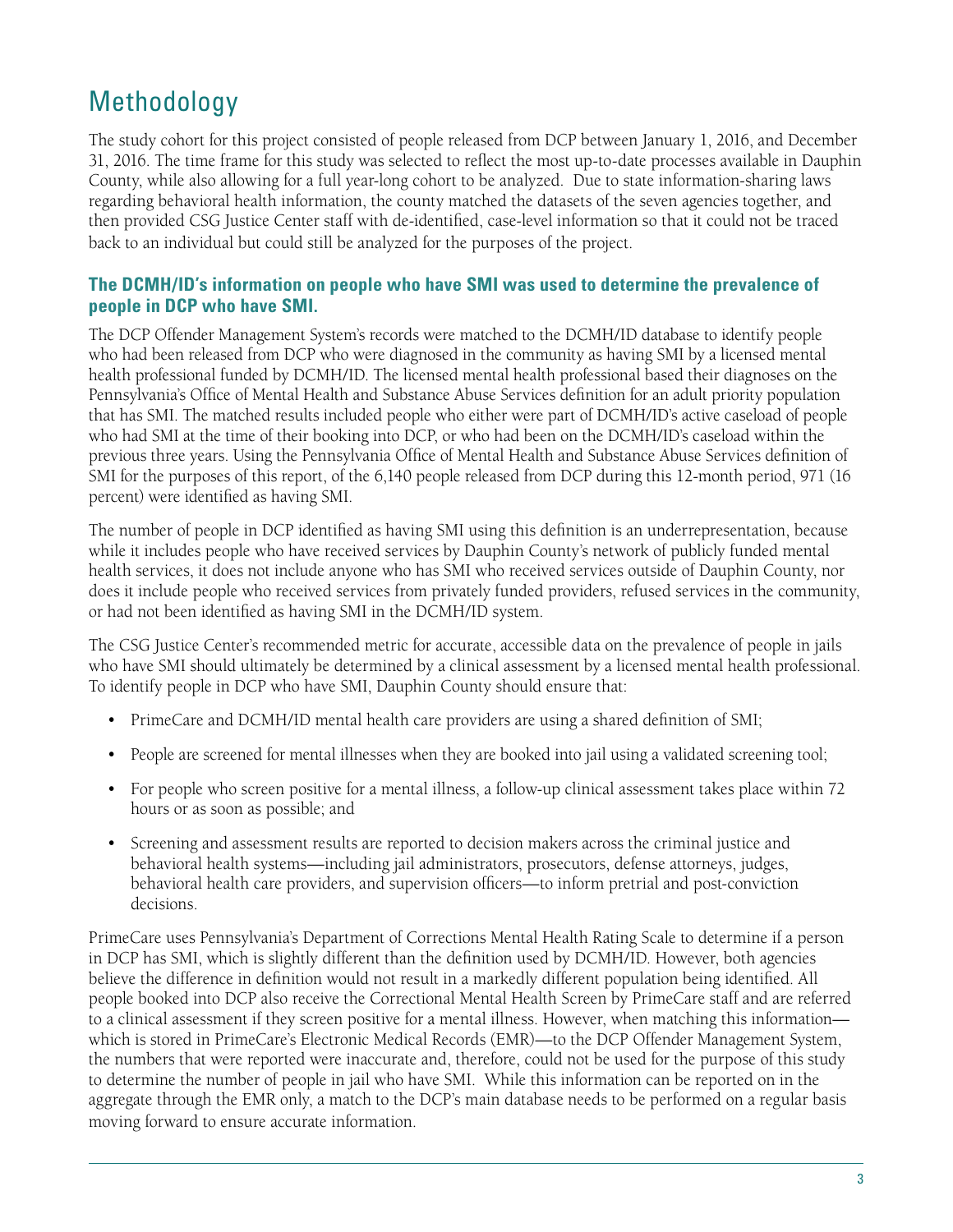### **The Dauphin County Judicial Center provided data that was analyzed to identify the population that has SMI that were released to the DCP and the community after seeing a magistrate judge.**

The Dauphin County Judicial Center is the county's central booking facility that is located directly adjacent to the DCP. It operates separate from the DCP, with its own staffing structure, information database, and policies and procedures. Anyone that is arrested by law enforcement operating in Dauphin County would be brought to the Judicial Center and then detained for less than 24 hours (typically less than 6 hours) before appearing before a magistrate judge who will decide whether they can be released to the community or sent from the Judicial Center to DCP during the pretrial stage. However, some people are booked directly into the DCP without going to the judicial center at all. Examples of circumstances under which this would happen include when a person is being revoked from probation due to a technical violation or new charges, when a person is returning on bench warrants, when he or she is coming from another state or county, and direct reports to the DCP for people on work-release.

To determine the number of people who have SMI who were released from the Judicial Center during the period of this study, the Judicial Center database was matched with the DCP and DCMH/ID databases. Of the 8,453 adults released from the Judicial Center during this period, only 251 (3 percent) had SMI, and 110 (11 percent) of the 971 people released from DCP came from the Judicial Center. The number of people released from DCP who came from the Judicial Center may be artificially low, because CSG Justice Center staff were only provided information on everyone released from the DCP in 2016 (not all bookings as well). This means that it is possible that someone was booked into the DCP after being released from the Judicial Center, but it happened outside the timeframe of this study.

### **DCP Offender Management Records were analyzed to determine the average length of stay for people in the DCP who have and do not have SMI, lifetime bookings into the DCP, release types, and offense level for these populations.**

CSG Justice Center staff analyzed the average length of stay (ALOS) in jail for people who have SMI and compared it to the population that do not have SMI. ALOS was determined based on the date of booking into and release from the DCP. The CSG Justice Center examined ALOS for various release options from the DCP. Of the 6,140 people released during the period of this study,  $1,413$  (23 percent) were released on bail,<sup>1</sup> 183 (3 percent) were released post-sentence,<sup>2</sup> 652 (11 percent) were released by other authority to the community,<sup>3</sup> 2,983 (49 percent) were released to other authority,<sup>4</sup> 818 (13 percent) were released on court order,<sup>5</sup> and 91 (2 percent) had an unspecified release.6 The CSG Justice Center also examined ALOS by offense type (felony or misdemeanor). Information about offense type was not available for every person released during the period of this study, which limited the comprehensiveness of this category of analysis. Demographic information, including race and gender information, was also collected for this study, but significant differences in outcomes by demographics were not identified and, as a result, findings based on this information are not presented in this report.

CSG Justice Center staff also reviewed the number of total lifetime DCP bookings among all 6,140 people released from DCP prior to and during 2016. The number of people who had multiple bookings into the DCP within the study period was also examined. This information excludes anyone that was arrested but not booked into the DCP, or anyone that was booked into a jail outside of Dauphin County.

<sup>1.</sup> Release on bail is defined for this report as any record of release "by bail" or "by court order with release custody as bail" in the DCP Offender Management System.

<sup>2.</sup> Release post-sentence is defined for this report as any record of release as "expiration of maximum sentence," by "payment of fines and fees," or by "court order and release custody of expiration of sentence and fine and fees."

<sup>3.</sup> Release by other authority to the community is defined for this report as any record of release to parole or probation.

<sup>4.</sup> Release to other authority includes release to other county or state law enforcement agency or facility, or release to the Pennsylvania Department of Corrections.

<sup>5.</sup> Release on court order is defined for this report as any record of release by "court order" and release custody is for "dismissed," "not prosecuted," or "acquitted."

<sup>6.</sup> Unspecified release for this report as any record of release as "escape," "other," or "court order to release custody of escape."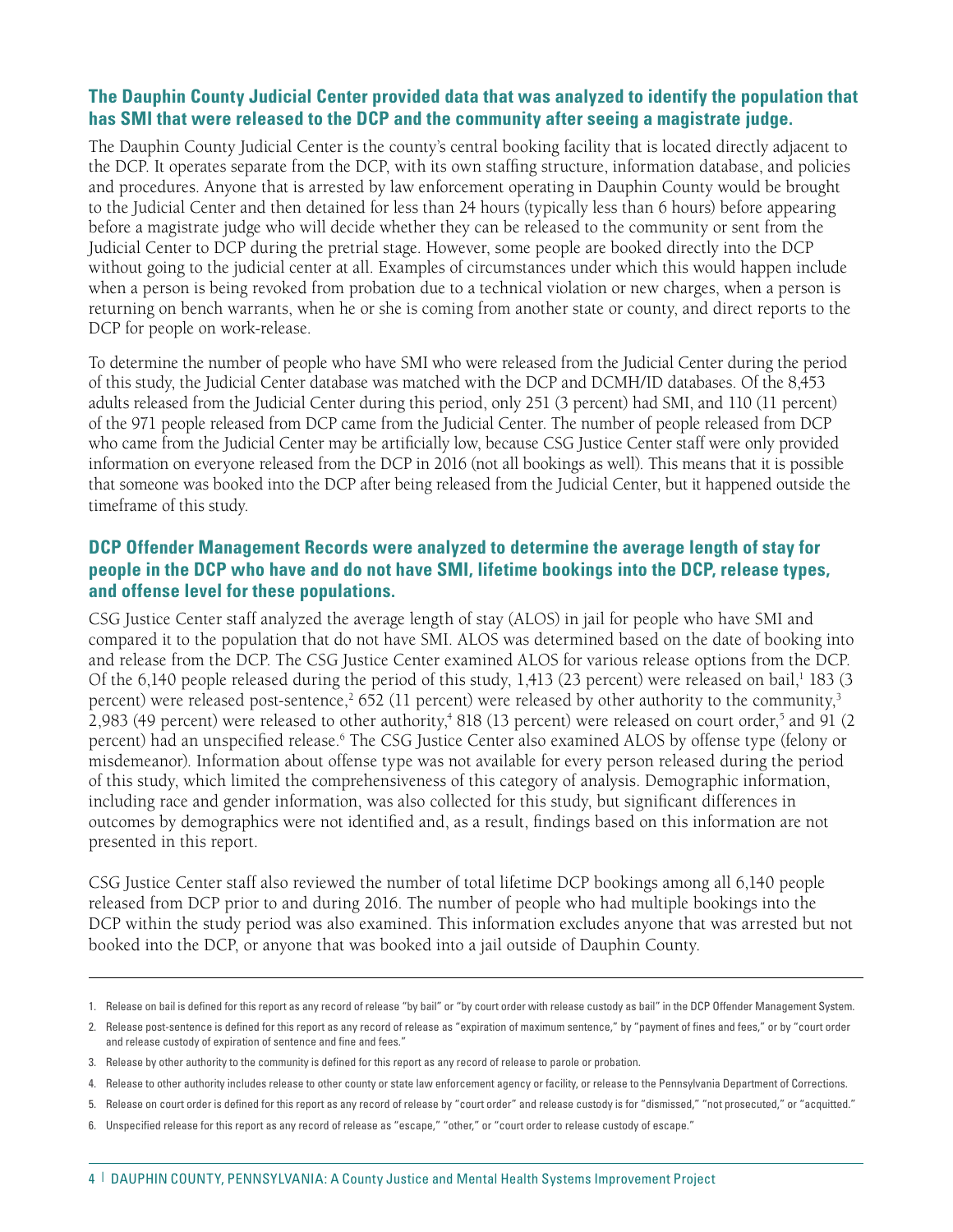### **A criminogenic risk "proxy" was developed to assign everyone released from the DCP in 2016 with a designation of "low," "medium," or "high" risk of rearrest recidivism.**

The CSG Justice Center wanted to analyze the DCP population based on a person's likelihood of reoffending upon release. Because the DCP did not have criminogenic risk information on everyone released in 2016 based on a validated assessment, the CSG Justice Center developed a criminogenic risk proxy to better understand risk levels for people released from the DCP who have SMI in comparison to people who don't have SMI.

The criminogenic risk proxy was developed solely for the purpose of obtaining an aggregate analysis of the DCP population to identify a person's likelihood of being rearrested upon release from DCP. This analysis was performed to better understand whether resources and responses to people who have SMI in the Dauphin County criminal justice system are effective, efficient, and meet the capacity needs of the county. To perform this analysis, the CSG Justice Center examined all releases from DCP in 2014 to identify the first time that a person was released from DCP and then identified that person's lifetime arrests, as tracked by the Pennsylvania State Police. CSG Justice Center staff looked at prior arrests, age at first arrest, age at release from DCP, and offense type to see which of these factors correlated with a rearrest within two years of release from DCP. The scoring from this analysis was then applied to the same factors in the study's 2016 population to analyze all people released from DCP during the period of this study based on their mental health status, length of stay in DCP, and other factors of interest. This analysis is not meant to be used for responding to individuals in the Dauphin County criminal justice system based on their risk level, but only for improving responses at a systems-level.

### **Community supervision data from DCPS and Dauphin County Adult Probation and Parole were analyzed for this report, but findings were not reported on due to limitations in the data.**

DCPS data was analyzed, but could only be matched to people released from DCP during the period of this study who had SMI. Therefore, this information does not identify the SMI population on pretrial release/supervision. In reviewing the probation data provided to CSG Justice Center staff and comparing it to aggregate data collected by Dauphin County Adult Probation and Parole, and conducting follow-up conversations with relevant stakeholders about the accuracy of this data, CSG Justice Center staff were unable to confidently determine the number of people on probation who have SMI and how many were returning to DCP due to technical violations.

### **A qualitative analysis was performed to understand how people who have SMI move through Dauphin County's criminal justice system—from pre-arrest through release from DCP to the community.**

Building on previous system mapping exercises that CJAB has undertaken, CSG Justice Center staff conducted a system-flow analysis to understand how the criminal justice system currently responds to people who have SMI and identifies areas for improvement. Figure 1 illustrates the gaps in the system and areas for improvement that were identified based on this flow analysis, which represents the system as it operated at the time of this study. This flow analysis informed the findings and recommendations represented in this report.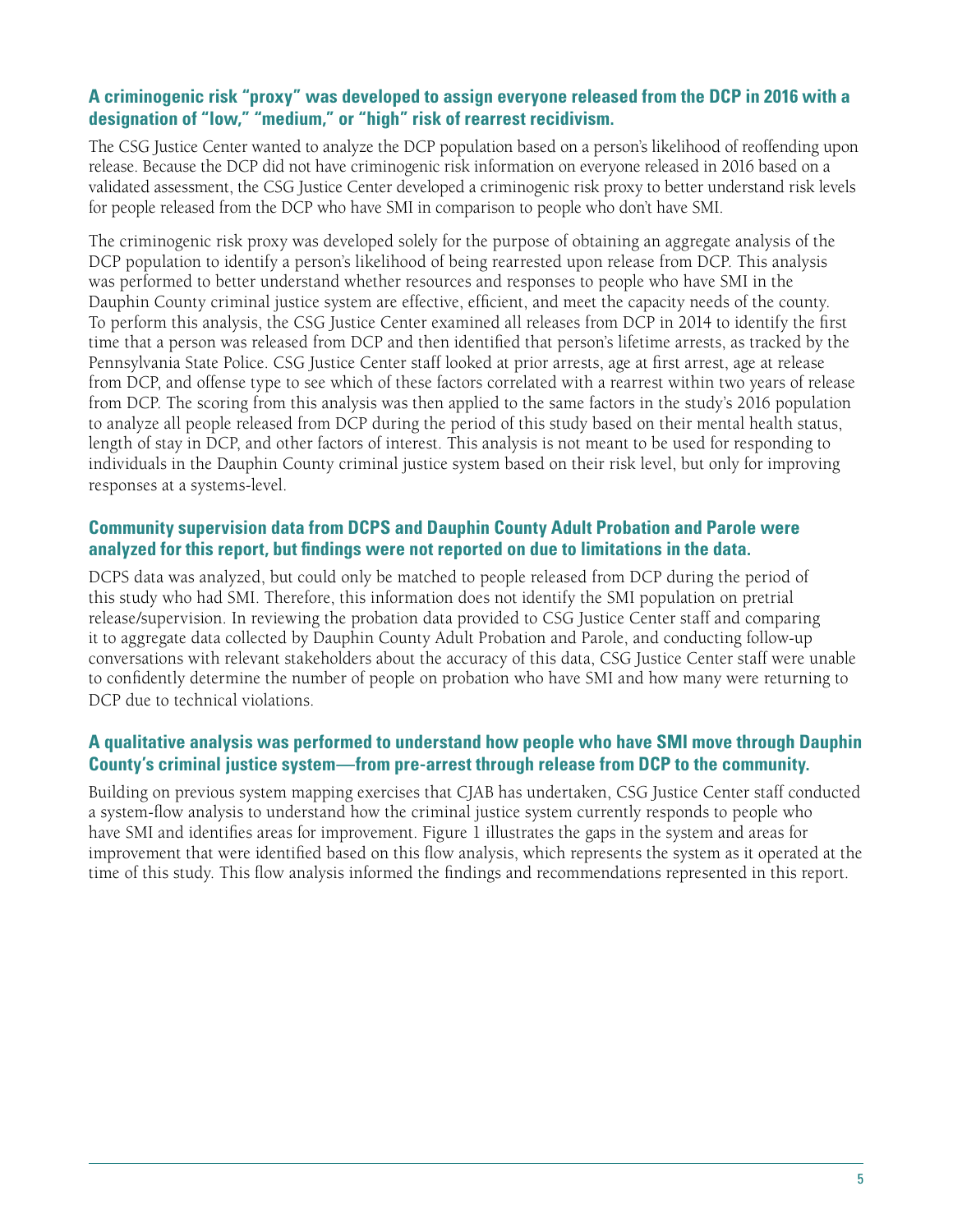### **Figure 1. SYSTEM-FLOW ANALYSIS: ARREST THROUGH RELEASE TO PROBATION**

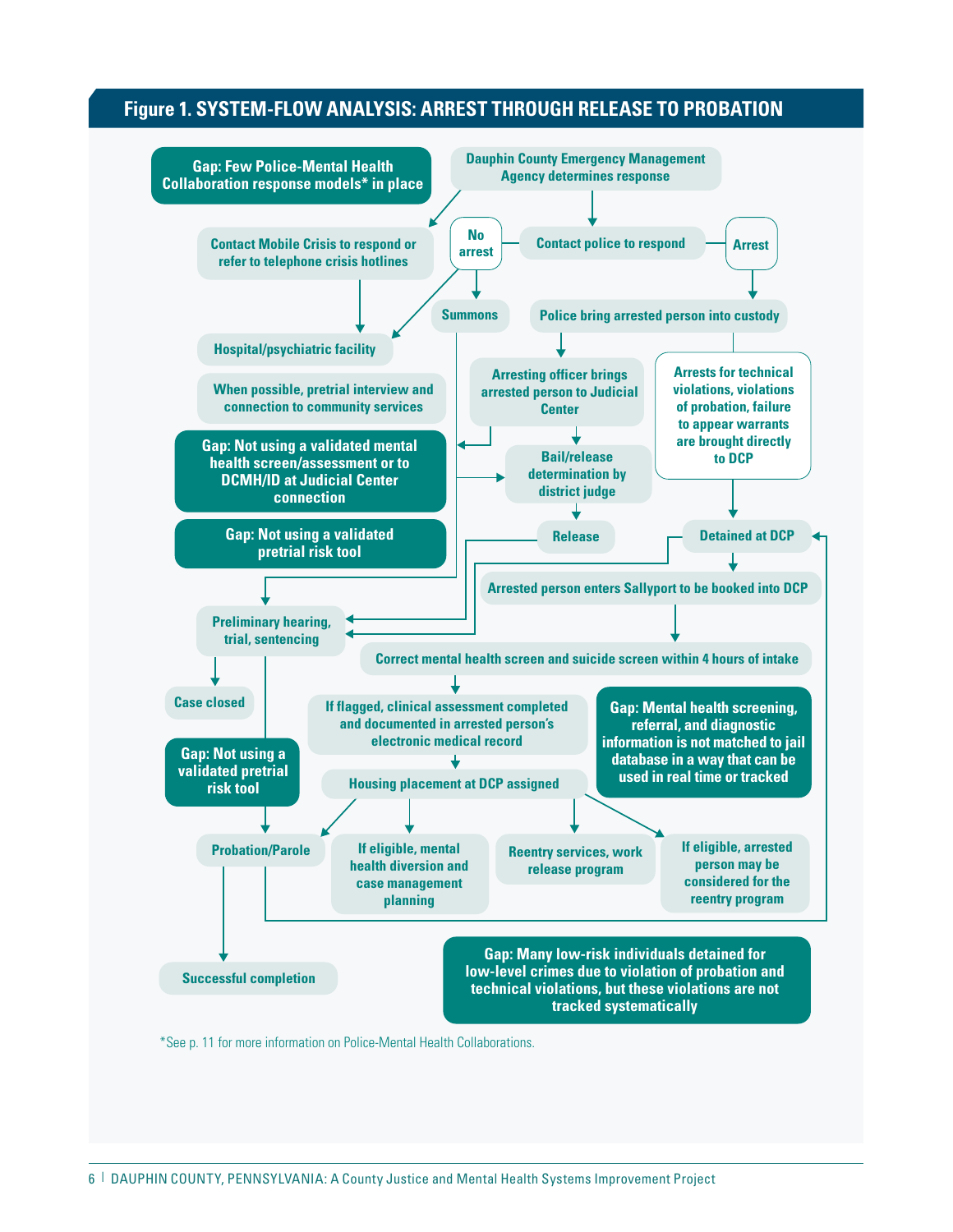### **Findings**

### **1. A disproportionately high percentage of people released from DCP have SMI compared to the general U.S. population.**

- As illustrated in Figure 2, 16 percent of people released from DCP in 2016 (971 out 6,410 releases) were identified as having SMI, compared with 4 percent for the general population nationally.
	- $\Box$  Only 11 percent of people released from DCP in 2017 who have SMI came from the Judicial Center, despite the fact that the Judicial Center was initially created as an intake facility where screening and assessment could take place. This finding indicates that the large majority of people with SMI are entering the jail through other pathways, potentially via technical violations, although the data collected through this project did not indicate how the majority of people with SMI entered the DCP. These



data also suggest the Judicial Center is not being fully utilized as a point of SMI identification in the early stages of criminal justice system involvement.

n The number of people in DCP who have SMI was actually higher than described above, as these data only represent people who have SMI who had previously received public mental health services through DCMH/ID. There were people in the DCP who have SMI who had never received these services and therefore were not included in the dataset, so the exact number of people in DCP who have SMI during the period of this study is unknown.

### **2. People who have SMI stay longer in DCP than people who do not have SMI across release types, offense types, and criminogenic risk levels**

- As illustrated in Figure 3, people who have SMI stayed an average of 98 days in DCP, compared to 70 days in DCP for people who do not have SMI.
	- $\Box$  Because of their longer lengths of stay, people who have SMI utilize a disproportionate amount of DCP bed capacity whether charged with a felony or misdemeanor and across all release types from jail. People who have SMI make up 16 percent of the population released from DCP in 2016 but took up 21 percent of the bed capacity in DCP due to their longer ALOS.
	- $\Box$  People who have SMI who were released on bail stayed in DCP twice as long (32 days) as people who do not have SMI (16 days).
- n As illustrated in Figures 4 and 6, ALOS for people who have SMI who were also at a low risk of reoffending was more than twice as long (117 days) as it was for people who do not have SMI and were at a low risk of reoffending (57 days).
	- People released from DCP on bail who have SMI and were at a low risk of reoffending stayed in jail more than three times as long (51 days) as people released on bail who do not have SMI and were at a low risk of reoffending (14 days).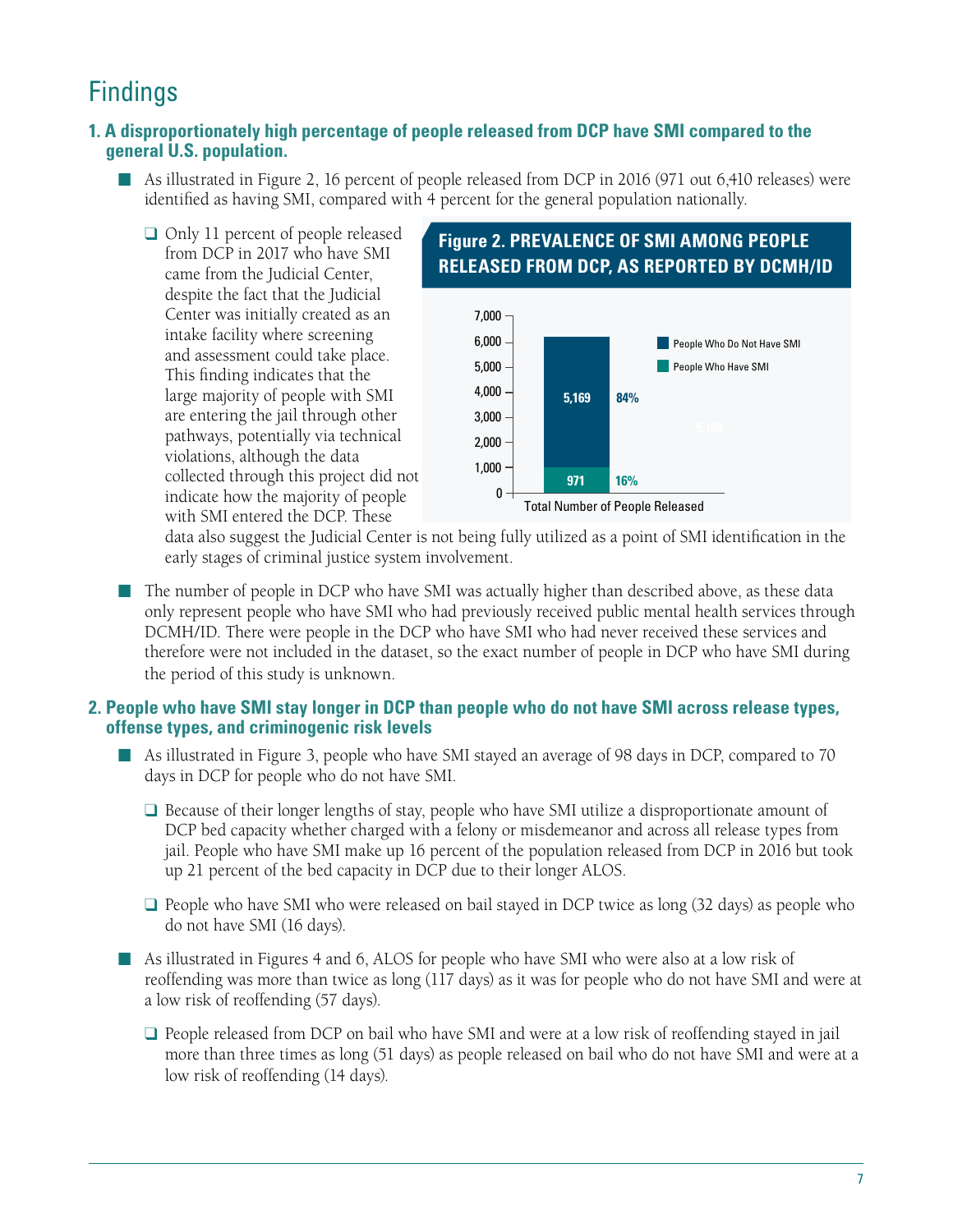### **Figure 3. AVERAGE LENGTH OF STAY IN DCP (IN DAYS)**



### **Figure 4. AVERAGE LENGTH OF STAY (IN DAYS) BY CRIMINOGENIC RISK LEVEL**



#### **3. People who have SMI return more frequently to DCP than people who do not have SMI.**

- $\blacksquare$  For people released from the DCP in 2016, the average number of total lifetime bookings into DCP is 66 percent higher for people who have SMI (6.8 average number of bookings) than people who do not have SMI (4.1 average number of bookings) up until 2016. This is illustrated in Figure 5.
	- $\Box$  Twenty-five percent of people who have SMI had more than 10 lifetime bookings, while 10 percent of people who do not have SMI had more than 10 lifetime bookings.
- n Forty-four percent of people released from DCP in 2016 who have SMI were booked back into the DCP during a 365-day period prior to their initial booking in 2016.
	- $\Box$  Based on the ALOS of people who have SMI in DCP, a person who has SMI and was booked twice into DCP in a year would have spent 196 days in jail, which represents more than half of the year.
- There was a slightly greater proportion of people released from DCP who have SMI (80 percent) and were at a moderate and high risk of reoffending compared to people who do not have SMI and were at a moderate and high risk of reoffending (75 percent).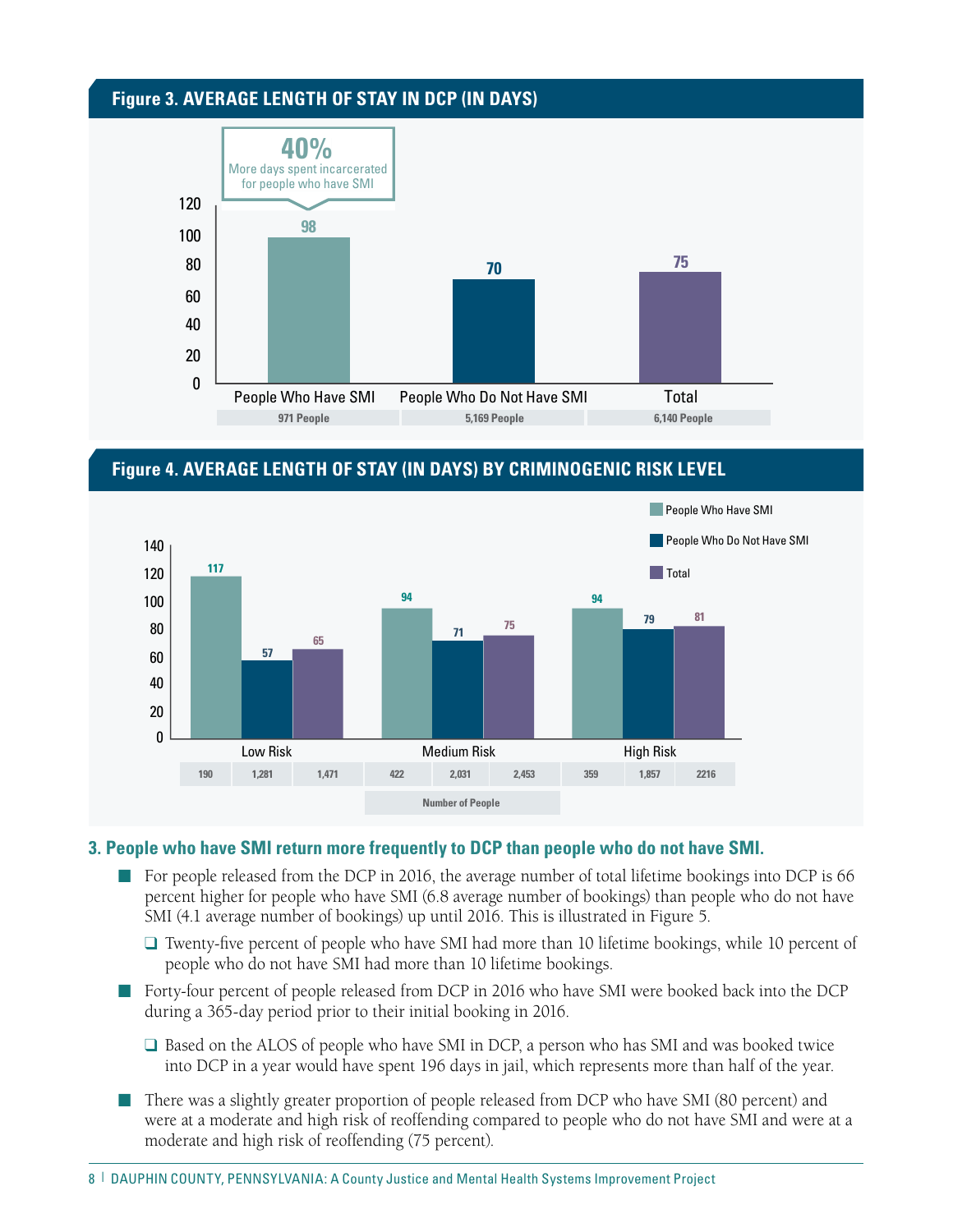n There were not adequate specialized mental health pretrial or probation supervision services in Dauphin County that would facilitate reductions in the number of technical violations that would result in a return to the DCP, and people who have SMI were not systematically identified for connection to services that currently exist.

□ Dauphin County Adult Probation and Parole supervised 252 people who were released from the DCP who have SMI. There were a maximum of 3 probation officers who specialize in supervising people who have mental health needs; however, Dauphin County Adult Probation and Parole's maximum caseload for an officer specializing in supervising people who have SMI is 50 people. Additionally, this caseload is not specific to people identified with an SMI. Overall, this indicates that there are more people on probation who have SMI than are receiving specialized supervision.

 $\Box$  Dauphin County Adult Probation and Parole data regarding the number of people on probation who have SMI and the number of DCP intakes due to technical violations is not reliably reported.

n People in the Dauphin County criminal justice system who have mental health needs were not consistently connected to services in the community.

- $\Box$  There were not enough mental health treatment and other support services (i.e. case management services) available in the county to meet the needs of people released from DCP who have SMI, although data on reconnection to care on everyone released from jail who has SMI was not available for the purposes of this study. Efforts are now underway by the county to track this information on a regular basis.
- $\Box$  Criminal justice agencies (DCPS, DCP, and Dauphin County Adult Probation and Parole) did not have appropriate procedures in place to ensure timely and effective connections to care in the community, since these agencies did not systematically identify whether a person was receiving DCMH/ID services. However, efforts have begun to identify people in DCP who are on the DCMH/ID roster and connect them to services upon release, and a new set of policies and procedures were developed in 2018 to address these concerns.



#### **4. Validated mental health screenings and follow-up clinical assessments are regularly conducted for people booked into DCP, but results are not used to inform decision making and are not consistently or systematically shared and tracked across agencies.**

n The Judicial Center was not conducting validated screenings for mental illnesses and was not investigating whether people had received services with DCMH/ID.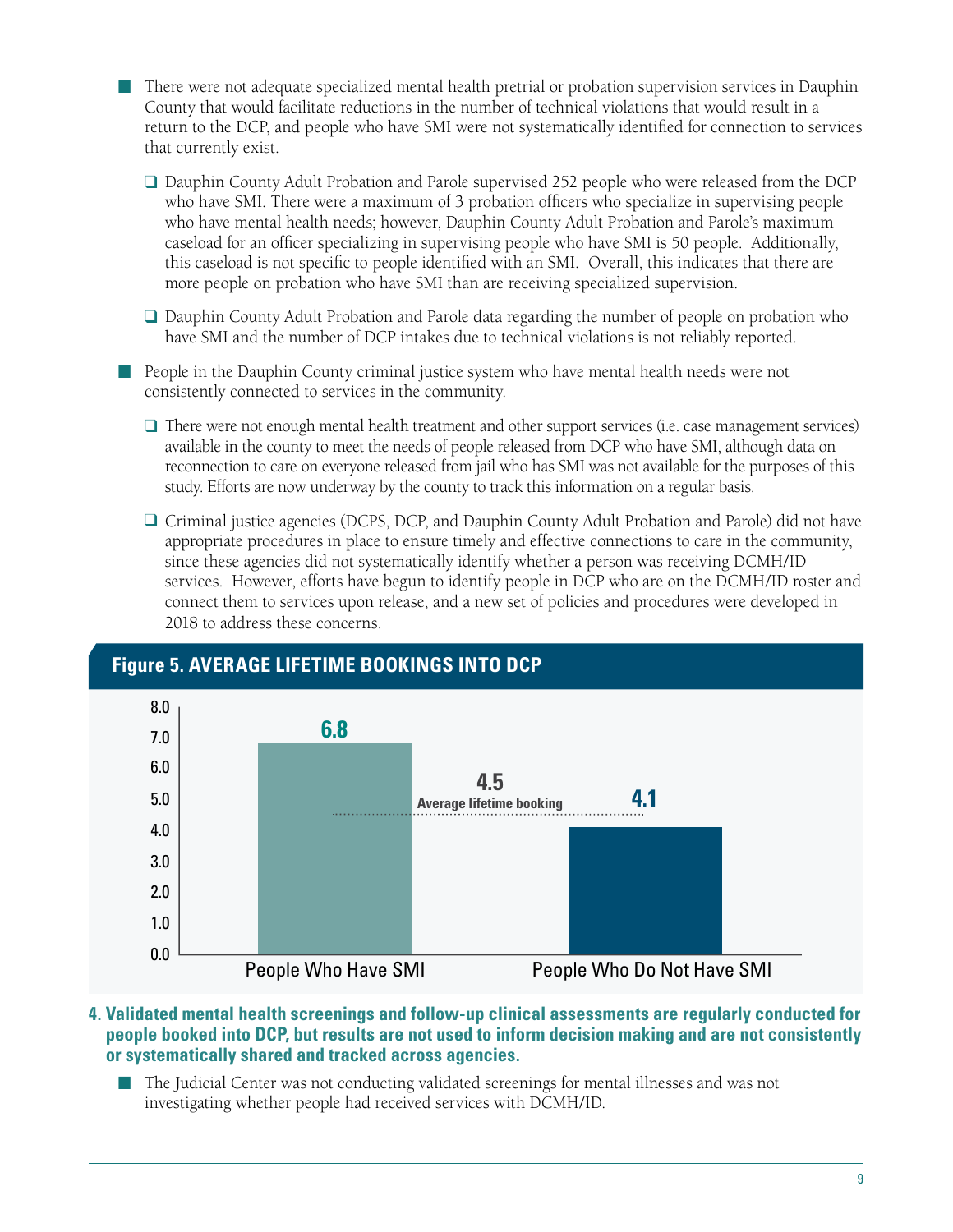- n Although a validated mental health screen (the Correctional Mental Health Screen) was administered during booking into DCP and the results were recorded in the PrimeCare database, this information could not be matched to the DCP's information system to identify the population in need of a clinical assessment from a licensed mental health professional.
- n Although people booked into DCP were referred to a clinical assessment by a mental health professional following a positive screen for mental illness within 72 hours of booking, this information was not matched to the DCP's information system in a method that allowed for consistent tracking.
- n Although regular case-planning meetings were held between DCP administrative staff and case managers and local criminal justice and behavioral health agencies—including the DCMH/ID's and DCPS' diversion coordinator, the Dauphin County Public Defender's Office's mental health liaison, Dauphin County Department of Drug and Alcohol staff, PrimeCare's psychologists and licensed professional counselors, Dauphin County Case Management Unit staff, Keystone Community Mental Health Services supervisors, and Gibson House residential mental health facility staff— information on people identified as having a mental illness in DCP was not effectively communicated within the DCP or between DCP, PrimeCare, and the other agencies.

#### **5. Risk assessments are not conducted for all people in the Judicial Center or DCP, and for those who do receive a risk assessment, results are not used to inform release and supervision decision making.**

- n The Dauphin County Judicial Center was not conducting pretrial risk assessments, and as a result magisterial judges lacked information that would help inform their release and supervision decisions.
- The DCP was administering the Ohio Risk Assessment System (ORAS) criminogenic risk tool only to people who had received a sentence, and was not permitted by the county to administer the ORAS to those who had not been sentenced. However, the ORAS information that was collected was not shared with probation staff or mental health treatment providers upon release from the DCP.
- Dauphin County Adult Probation and Parole used the ORAS to determine the risk of reoffending for everyone on probation serving a sentence of more than six months. For people on probation who have SMI and were receiving treatment in the community, criminogenic risk information was not shared with the mental health treatment provider to ensure that treatment and programming were also addressing the factors associated with their risk of reoffending.

### **Figure 6. ALOS AND RELEASES FROM DCP FOR PEOPLE WHO HAVE SMI (BY RISK LEVEL)**

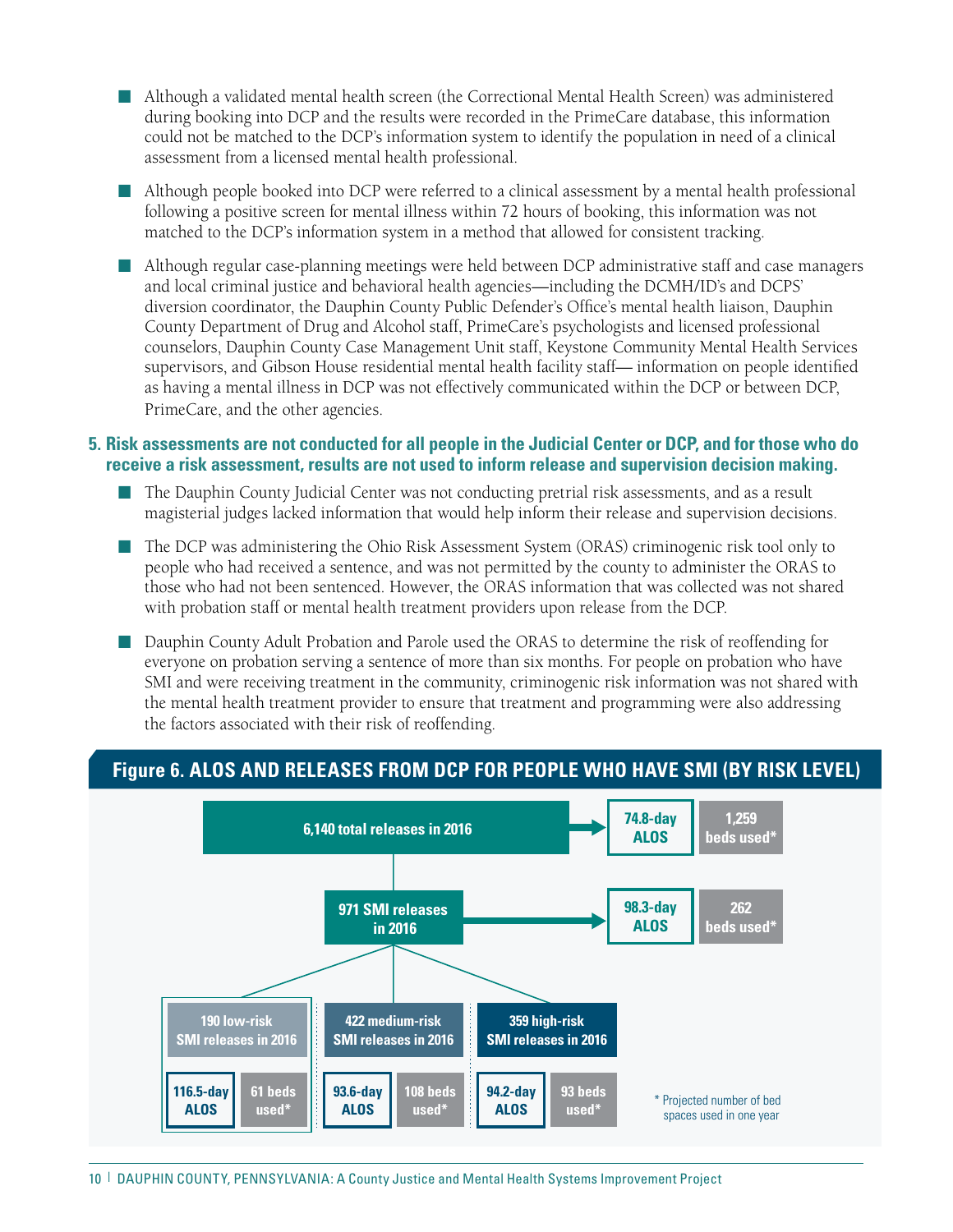### Recommendations

The following set of recommendations presented to CJAB are meant to serve as a plan for long-term, systemlevel change to improve the responses to people in the criminal justice system who have SMI. Implementing each recommendation will require varying degrees of action on the part of the county and/or state, with some requiring minimal resources and others needing significant funding to bring this work to scale. Efforts are already under way to implement some of these recommendations. Specific steps for the immediate implementation of priority policies, practices, and programs are presented in the subsequent section.

### **Recommendation 1: Implement Police-Mental Health Collaborations (PMHCs) to improve responses to calls for service that involve people who have mental health needs7 and develop opportunities to divert people who have mental health needs to treatment, when appropriate.**

There are 17 law enforcement agencies in Dauphin County. The CJAB should continue to engage law enforcement department heads from across the county, along with behavioral health agencies, to participate in the ongoing planning and implementation of PMHC s to improve law enforcement responses to people who have mental health needs. These recommendations include:

- n Create county-wide administrative oversight of all PMHC response models through the establishment of a specialized mental health department to administer a coordinated approach to responding to this population.
- Build upon this coordinated approach by incorporating a triage desk to respond to 911 calls that is staffed with a law enforcement officer and a co-located mental health professional who can access available mental health and police databases to identify prior law enforcement contact, prior use of services, and match to available DCMH/ID resources for crisis calls or to appropriately trained officers.
- n Reinstate Crisis Intervention Team (CIT) trainings in order to increase the number of law enforcement officers who are equipped to respond to people who have mental health needs and achieve 24/7 CITtrained police coverage. At the time of this report, CIT training has not been offered to law enforcement officers in approximately ten years.
- n Build on preexisting programs and collaborative partnerships between law enforcement and behavioral health agencies to ensure that crisis service providers and treatment providers administer an effective, comprehensive response to people referred by local law enforcement, focusing on existing services such as mobile treatment services overseen by DCMH/ID. This includes expanding crisis services for mobile treatment and potentially adding a co-responder position that pairs a trained mental health professional with police officers to respond at the scene.
- **n** Consider creating a 23-hour observation room and crisis stabilization center to provide a location for police diversion from arrest and/or building upon the current capacity of community hospitals to provide emergency psychiatric care. The development of a new crisis stabilization center would likely require millions of dollars of funds.
- n Provide diversion opportunities throughout the case processing continuum, including prior to arrest, before booking, and upon case filing to allow for people to be considered for alternative responses when they are not considered a public safety risk. For people connected to community-based care, expand upon the capacity of the one existing Assertive Community Treatment (ACT) team or expand the forensic capacity of mental health agencies.

<sup>7.</sup> Communities are learning that small-scale or standalone approaches—such as just providing mental health training or having a specialized team that is only available on certain shifts or in certain geographical areas—are not adequate to achieve community-wide and long-lasting impacts. For more information on PMHC response models, visit the Bureau of Justice Assistance's PMHC Toolkit at https://pmhctoolkit.bja.gov/.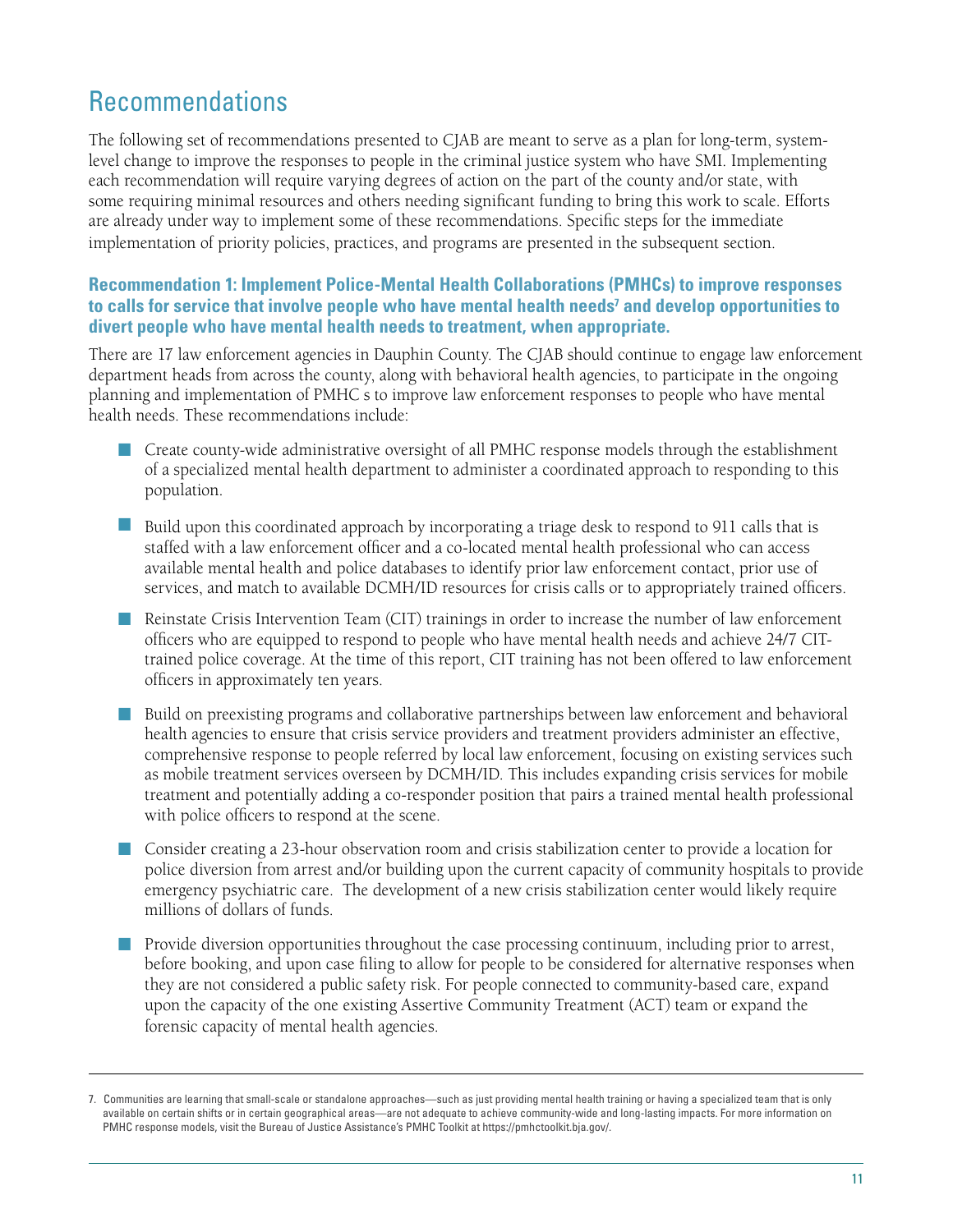### **Recommendation 2: Ensure that everyone processed through the Dauphin County Judicial Center receives a validated pretrial risk assessment to inform pretrial release and supervision decisions, and people who have SMI are connected to treatment upon their release.**

Pretrial services are provided in Dauphin County by DCPS. As a part of the screening process at the Judicial Center, the ORAS Pretrial Assessment Tool (ORAS-PAT) was previously administered but is no longer being utilized. Currently, magistrate judges do not utilize screening results to inform their pretrial release and supervision decision making primarily due to a lack of faith in the accuracy of the tool. A pretrial workgroup is studying the current pretrial process, along with the pretrial risk assessment tool. It is recommended that stakeholders participating in this study be charged with leading the selection of a pretrial risk assessment tool that will be used to guide release decision making, with the input and support of the pretrial services agency directors and other stakeholders in the county justice system. Once a tool is selected, the following process should be followed:

- n Implement system-wide training for judges, pretrial services staff, prosecutors, and defense attorneys on the use of pretrial risk assessment in decision-making processes;
- **n** Using the ORAS-PAT or other selected validated pretrial risk assessment tool, assess every defendant before his/her first appearance in court to inform release and supervision decisions;
- Consider a judicial staffing process that involves either a single judge or a limited number of judges to ensure consistency in the use of the selected tool to inform release decisions;
- n Develop supervision standards that will be applied based on a person's assessed risk level; and
- n Develop a process to inform the court of pretrial supervision violations and guidelines for revocation of supervision.

Additionally, a process must be established to ensure that people released on pretrial supervision who have been identified as having SMI through the flag in the DCMH/ID database are referred to treatment in the community in a timely manner, when appropriate. For people who have not already been identified as having SMI, screening should be completed during the early stages of pretrial supervision, and for those who screen positive, a followup assessment should be completed. To ensure this takes place, pretrial services should follow the process below:

- Specific pretrial supervision staff should have access to the DCMH/ID information system in order to identify people who have already been diagnosed as having SMI and promote reconnection to any treatment or services they had been receiving in the community, as needed. This will most likely require additional staff to ensure these services are in place or, at a minimum, additional licensing of staff to have access to both DCMH/ID and DCPS data.
- For all people who have not been identified as having SMI through the DCMH/ID database, DCPS should conduct a screening for SMI using the DCP's screening tool (the Correctional Mental Health Screen for Men and Women) and establish a referral process for those who screen positive to receive a full clinical assessment by a licensed mental health professional.
- n For people on pretrial supervision who have SMI and have been connected to care, pretrial services supervision officers should work collaboratively with the treatment provider to ensure mental health treatment is paired with the appropriate level of supervision.
- n A Dauphin County bail review committee meets every Thursday and should also receive information on individuals' pretrial risk levels and whether they have SMI to allow for additional opportunities to release people from the DCP and refer to treatment when appropriate.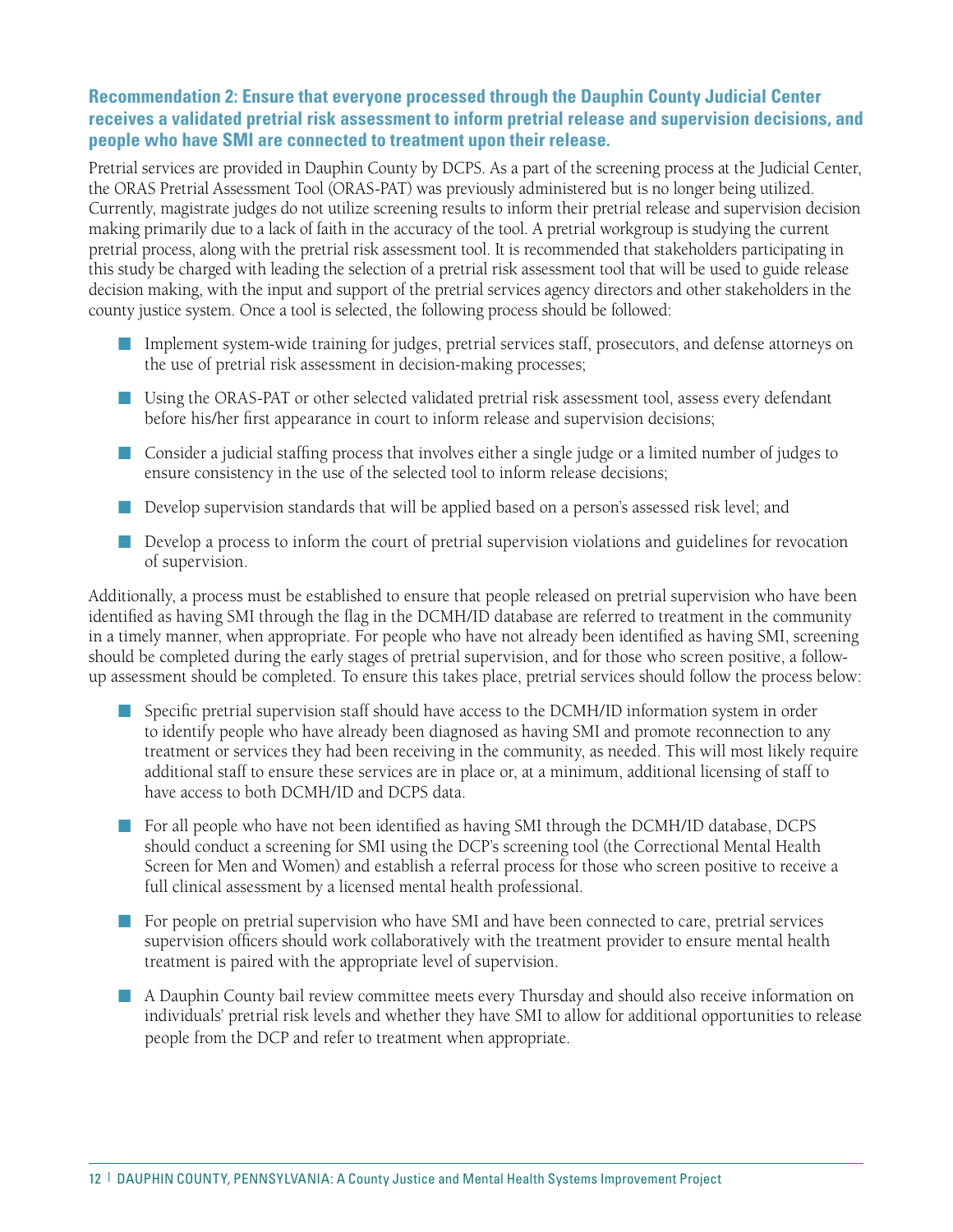### **Recommendation 3: Use the results of mental health screenings to inform decisions about the need for further clinical assessment by a licensed mental health professional, DCP population management, the delivery of mental health treatment services within the DCP, and reentry planning.**

PrimeCare staff currently conduct a mental health screening using the Correctional Mental Health Screen tool for everyone booked into DCP. People who screen positive for mental illness or who identify themselves as having a mental illness are then referred to a licensed mental health professional for a full clinical assessment, which may result in a diagnosis of SMI. This process is in accordance with national recommendations for identifying people in jail who have SMI. Currently, however, this information is not consistently matched to records in the DCP's Offender Management System, and when this match is conducted, the resulting data is unreliable. Additionally, information on people in DCP who are diagnosed as having SMI is not regularly shared with other agencies for the purposes of treatment or case management coordination. To address these issues, the following processes should be implemented:

- Ensure that all people booked into DCP continue to receive a mental health screening, and that people who screen positive are referred for a follow-up clinical assessment within 72 hours.
- **n** Ensure that screening and assessment information is systematically collected electronically in order to establish a baseline and track the number of people in DCP who have SMI, their average length of stay in DCP, how many are connected to treatment after their release, and their recidivism rate.
- Build on existing capacity and procedures to develop a systematic data-matching process between DCP, PrimeCare, and DCMH/ID for people booked into DCP who have SMI. This should include people who have been diagnosed in the community by DCMH/ID, as well as people diagnosed as having SMI by PrimeCare in DCP only. This information will facilitate continuity of care while they are incarcerated and enable the connection to treatment or other services upon release. When a match occurs, there should be a mechanism that informs the community-based treatment provider of the person's arrest so the provider can communicate with PrimeCare staff regarding the person's current treatment, including medications, when appropriate. For people who had been receiving community-based treatment prior to arrest, the current matching and reentry planning process should be improved to ensure continuity of care, including access to medications, to avoid interruption of treatment.
- To share information across agencies, Dauphin County stakeholders will first need to make sure they are in compliance with federal and state information-sharing laws related to mental health information. Dauphin County agencies should enter into memorandums of understanding or data-sharing agreements, when possible, to allow agencies or specific stakeholders to access mental health information in a timely manner. An effort should be made by each agency to obtain consent for release of information when gathering information from an individual (by DCPS, in DCP, and upon release to probation).
- Continue to engage in collaborative cross-agency meetings (including DCMH/ID, community-based treatment providers, the Public Defender's Office, the District Attorney's Office, DCP, and PrimeCare, etc.) to discuss the most difficult cases and the most frequently booked people, as well as diversion and reentry planning.
- Use results from risk and needs screening and assessment to prioritize higher-risk people who have SMI for collaborative case-management resources and to identify low-risk people who have SMI who may be appropriate for diversion. Information from PrimeCare and DCMH/ID on people who have SMI should be used to inform these planning discussions.

### **Recommendation 4: Increase the county's ability to connect or reconnect people who have SMI to community-based treatment upon their release.**

Currently, the Mental Health Jail Diversion Reentry Coordinator serves as a liaison between DCMH/ID and DCPS, providing reentry planning and facilitating connections to care for people who have previously received services from DCMH/ID. There are time constraints, eligibility criteria, and other barriers that currently limit the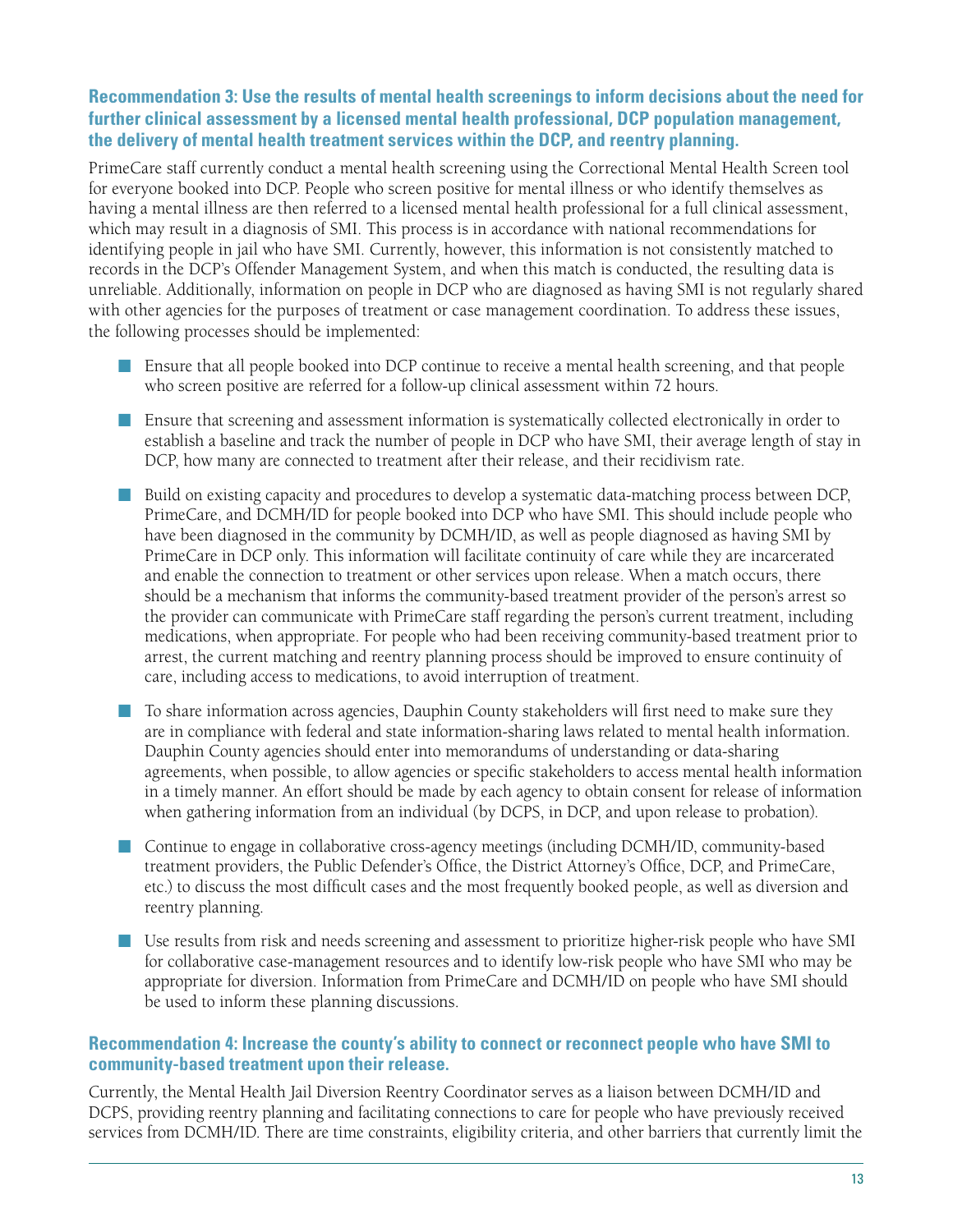reach of the program, however, so DCMH/ID should work collaboratively with DCP, the Judicial Center, DCPS, Adult Probation and Parole, PrimeCare, and other agencies to increase the connections to services available to people who have SMI. Specifically, the county should:

- Enhance in-reach services and reentry planning for people in DCP who have SMI to connect them to appropriate care.
- n Establish partnerships with community-based treatment providers to promote timely and effective connections to care for people who have SMI, which may include scheduling appointments after hours or establishing standing appointment times with treatment providers reserved for people being released from DCP. These types of partnerships, coupled with release procedures, will help establish a clearer pathway for people to be connected to treatment upon release.
- n Develop a mechanism to identify the health insurance coverage status (Medicaid, Medicare, Veterans, or private insurance), if any, for people in DCP and assist those eligible for connection to health care coverage as allowed by their length of stay in DCP.
- n Ensure that people who are identified as eligible for DCMH/ID services in the community can be transported directly to a treatment provider and receive wrap-around services upon release.
- Expand capacity and efficiency of current diversion and/or reentry programs, as well as connection to and capacity to provide affordable housing, in a systematic manner.
- n Track information on how people who have SMI are referred to community-based treatment and are engaged in services when released from DCP.

#### **Recommendation 5: Enhance capacity to provide community-based behavioral health care for people released from DCP who have SMI.**

Previous recommendations, if implemented, would ensure that existing appropriate programs, services, and resources are prioritized for populations most in need and most appropriate for them. However, this will not address the need for increased capacity of services for people in the community. To address this issue, Dauphin County should build the capacity needed to provide behavioral health care to people released from DCP who have SMI, which will require conducting an inventory of existing resources and developing a funding plan to address identified gaps. Process improvements that may have a low financial cost should also be implemented. To address capacity needs, Dauphin County should:

- n Capitalize on programming and treatment (including wrap-around case management services) meant to serve high-risk, high-need people who have SMI that can be supported by state and federal funding streams.
- n Develop and improve access to treatment and programming to serve the probation populations who have substance addictions, particularly related to opioid addictions, employing current best practices in the use of Medically Assisted Treatment (MAT) in combination with cognitive-behavioral interventions. Consider redeploying unused beds in the work release center as addiction treatment beds. Continue efforts to contract with a service provider to provide treatment for people who have substance addictions while they are still in DCP.
- n Educate law enforcement and pretrial and probation staff about resources available in the community for people who have SMI, and create processes that will allow staff to connect those people to treatment and services.
- **n** Ensure that community-based behavioral health treatment providers are also trained to address criminogenic risk and that pretrial and probation staff are trained in cognitive-behavioral health treatment responses and work collaboratively with behavioral health professionals.
- Develop housing and services interventions (i.e. supportive housing) targeted to people in the criminal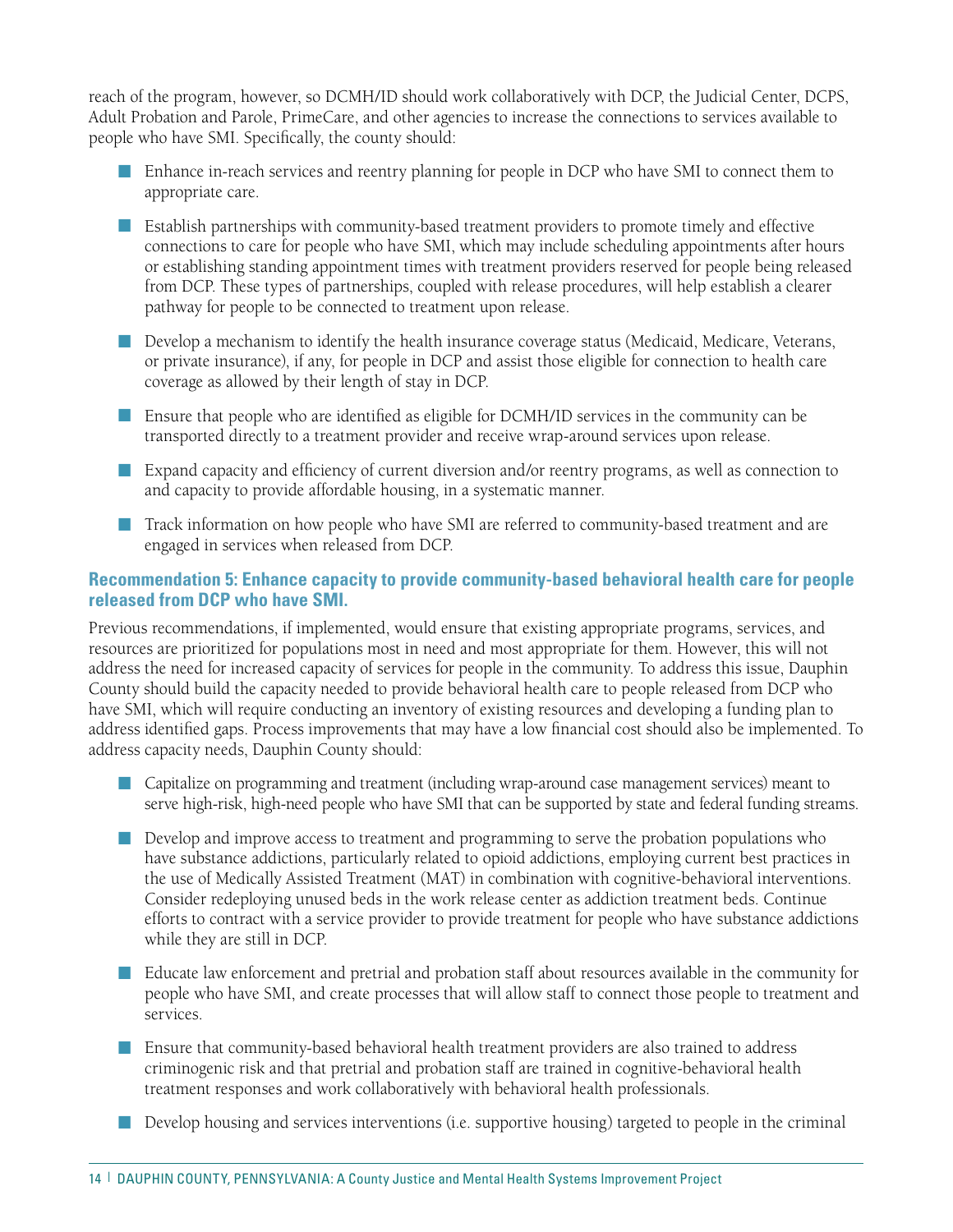justice system who have SMI and are experiencing homelessness (e.g., providing direct services in the shelter or acting as liaison with the shelter).

- n Currently, Dauphin County provides mental health treatment and addiction treatment in separate facilities and by separately funded and licensed treatment providers. This makes it difficult to provide appropriate levels of treatment for people with co-occurring mental illnesses and substance addictions. To address this issue, Dauphin County should develop additional services that can be delivered in one specialized facility for populations that are involved in the criminal justice system and have co-occurring substance addictions and SMI.
- n Facilitate the delivery of services to people diagnosed with both mental illnesses and substance addictions by creating a single license requirement for treatment providers who choose to serve this population (i.e., a single license for co-occurring mental illness and substance addiction treatment programs). A barrier to caring for this population is the need for treatment providers to meet licensing requirements for both the Pennsylvania Office of Mental Health and Substance Abuse Services and Pennsylvania Drug and Alcohol Programs (DDAP), which can currently only be addressed through a change to the State of Pennsylvania's licensing laws.

### **Recommendation 6: Develop a plan to increase successful completion of supervision and minimize supervision revocations for people who have SMI.**

To reduce recidivism for people on probation and parole, Dauphin County Adult Probation and Parole and DCPS should develop strategies to target people who have SMI and have been assessed as being at a moderate to high risk of reoffending. A strong collaborative relationship between Dauphin County Probation Services and DCMH/ ID will ensure that the people under supervision who have SMI are receiving the appropriate treatment and level of supervision. The following is recommended:

- n Implement personnel policies that hold staff accountable for the use of evidence-based practices that have been adopted by the organization and reward officers and clinicians who implement these practices and demonstrate effective case management skills. Staff training and program implementation plans must include requirements to monitor for program fidelity and quality assurance. Additionally, cross training between Dauphin County Adult Probation and Parole and DCMH/ID should take place to improve collaborative case management.
- **n** Ensure access for Dauphin County Adult Probation and Parole to screening and assessment information completed by DCPS , PrimeCare, and DCMH/ID in order to properly assign people to specialized caseloads or refer them to community-based services such as Forensic Intensive Case Management (FICM) services. For people who have not received a validated screening for SMI or an assessment, Dauphin County Adult Probation and Parole should perform a validated screening and refer to a clinical assessment based on the results.
- **n** Ensure that Dauphin County Adult Probation and Parole case management practices include the use of tools that incorporate a cognitive-based strategy that is balanced with proper responses to mental health needs. To achieve this, Dauphin County Adult Probation and Parole should determine capacity needs for specialized caseloads and expand as needed, as well as embed a mental health professional and/ or implement access to mental health guidance following a model of collaborative case management. Future plans to implement Effective Practices in Community Supervision (EPICS), a cognitive-based case management curriculum for probation officers, will provide additional case management tools to address the high-risk and high-needs population.
- **n** Develop a process to ensure that when individuals are not deemed to have a moderate to high criminogenic risk, but have SMI, those individuals are connected to the appropriate community-based care and are given lower levels of supervision.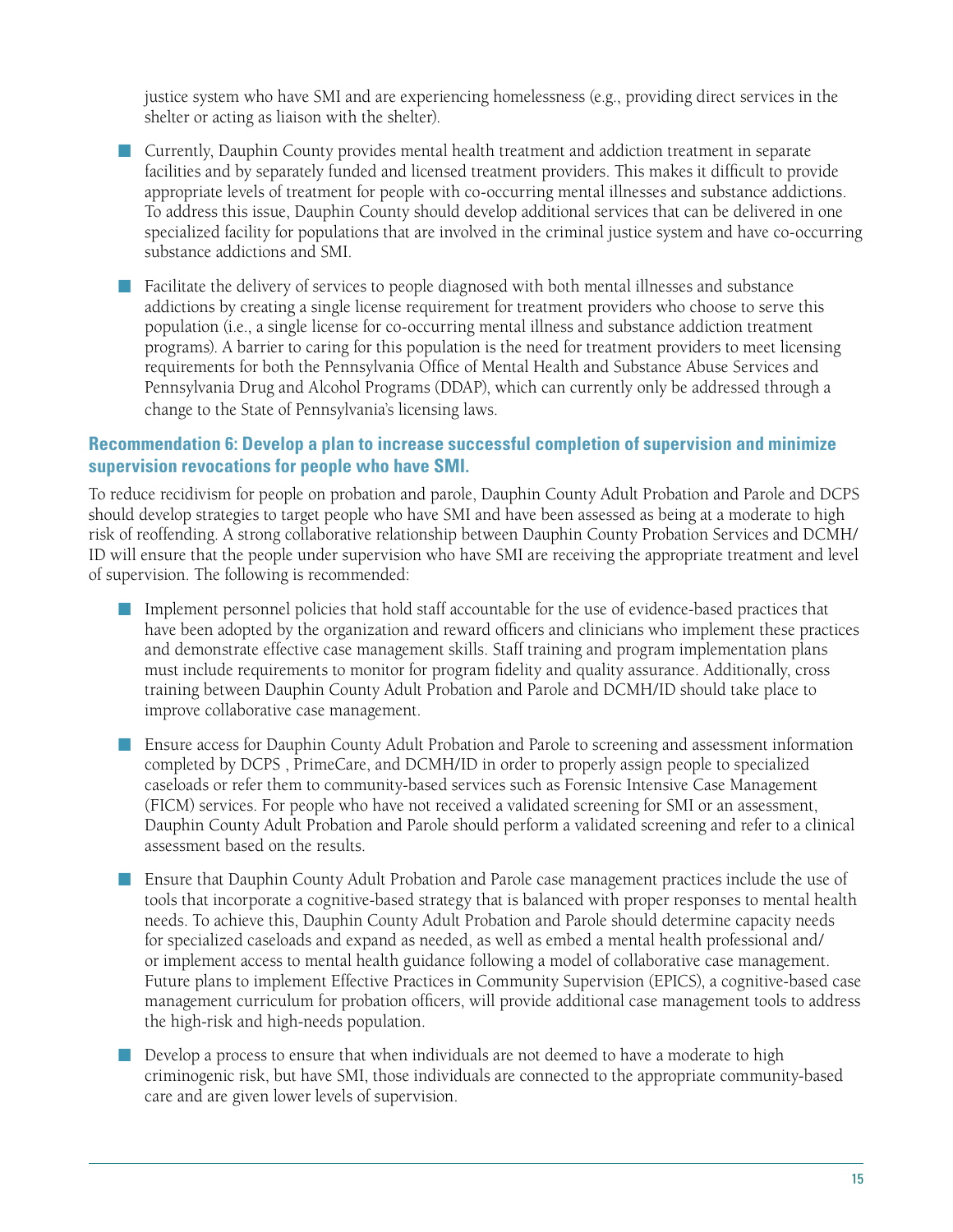n Develop systemic process and capacity within DCPS and Dauphin County Adult Probation and Parole to connect people to housing, job placement, and education services, among others.

To reduce the number of technical violations that result in DCP admissions, probation services should develop policies to guide responses to people who have committed technical violations that include:

- n Develop a response grid or violation matrix that is based on criminogenic risk level in relation to the seriousness of the violation.
- n Develop a process for tracking the reason for a revocation off of probation. This process should identify whether a person was revoked due to a technical violation or a new arrest, and if it was a technical violation, it should explain what that technical violation was. This information should then be regularly matched to the DCP database to inform what percentage of the population are in the DCP as a result of a revocation from Dauphin County Adult Probation and Parole.
- **n** Develop guidelines for probation sentence lengths that allow for the opportunity for shorter probation sentences. Imposition of shorter probation sentences will allow for higher probation success rates and allow for a quicker turnover of probation cases and improved caseload management, as shown in Figure 7.

### **Figure 7. DAUPHIN COUNTY PROBATION SENTENCE LENGTHS BY TYPE**



**Recommendation 7: Track the implementation of programs along four key measures—(1) the prevalence of people who have SMI in DCP; (2) their average length of stay in DCP; (3) how many are connected to treatment in the community after their release; and (4) their recidivism rates—and develop a process for ongoing system analysis and outcome measurement.**

Dauphin County's CJAB consists of local experts and leaders in the field, putting this stakeholder group in an ideal position to manage, coordinate, monitor, and report on the implementation of the recommendations in this report. Moving forward, Dauphin County and CJAB should:

- Prioritize strategies for reducing the prevalence of people who have SMI in DCP and implement them as part of CJAB's strategic plan for 2018 and beyond.
- Track baseline data along the four key measures.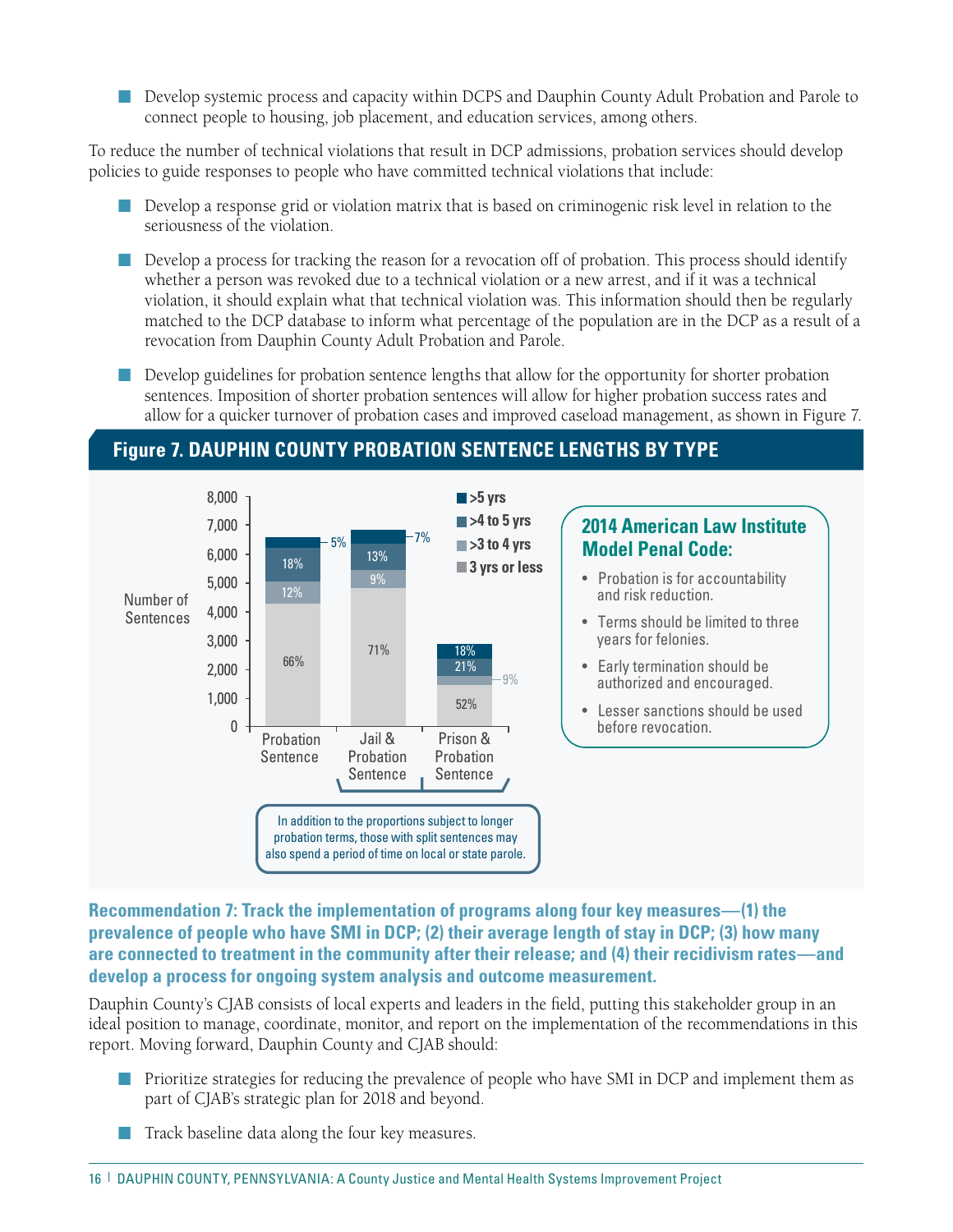- $\Box$  The tracking system will feature information from agencies including the local courts, law enforcement, the District Attorney's Office, PrimeCare, DCP, the Judicial Center, Dauphin County Adult Probation and Parole, DCPS, and DCMH/ID.
- $\Box$  Use the tracking system to regularly report on the criminal justice population within the four key measures to see if implementation of new programs and policies are achieving their desired impact.
- PrimeCare should utilize mental health screening and assessment data to track progress related to these four measures, and share this information with DCP and DCMH/ID following established informationsharing policies. DCMH/ID should also regularly match its data with the DCP to track these measures for people who have SMI and are receiving services from their provider network.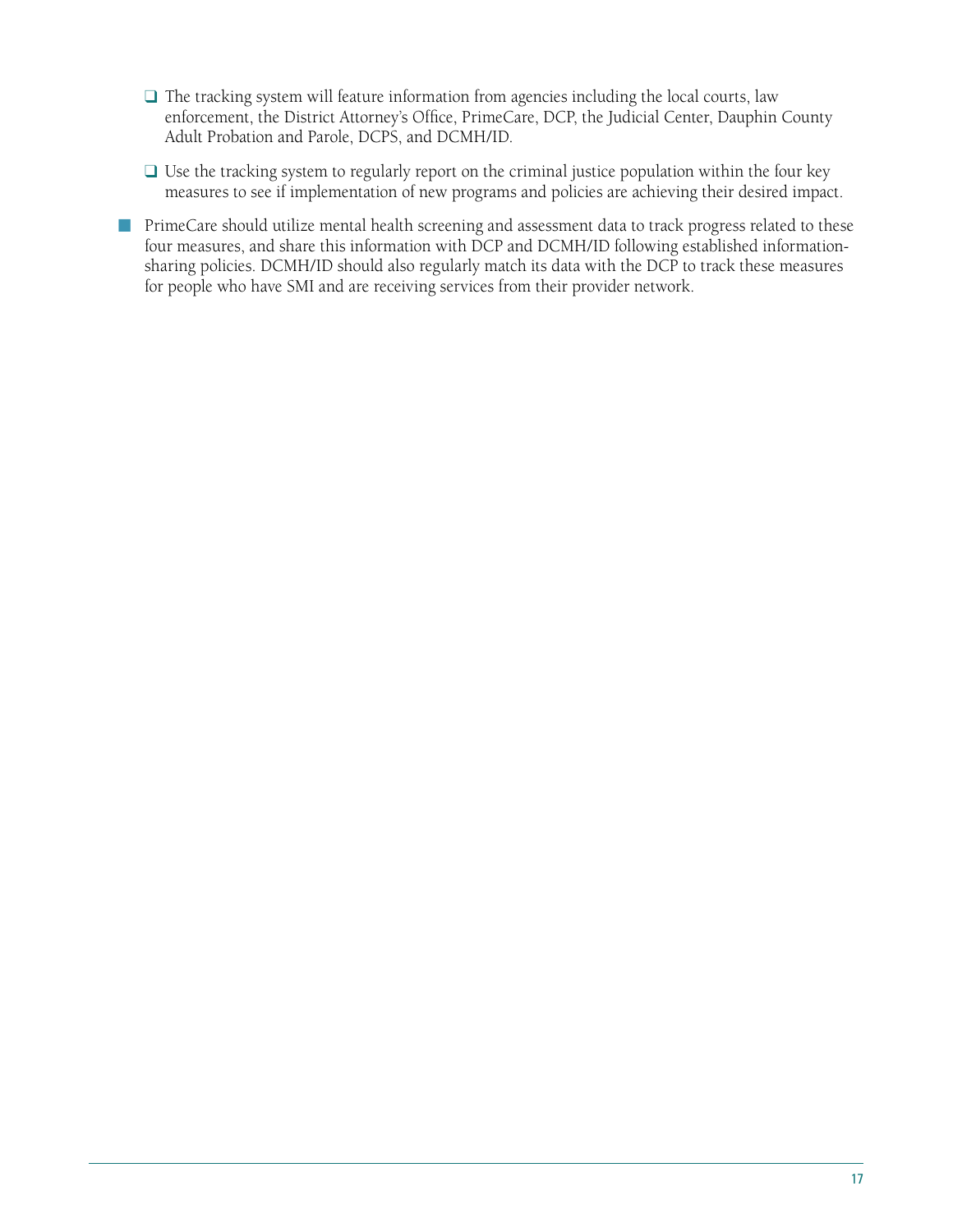### **How the State Can Help the County**

Many of the challenges facing Dauphin County cannot be addressed by the county alone; the county will need the help and support of the Commonwealth of Pennsylvania. Implementing the following considerations for statewide criminal justice and behavioral health reforms could have a noticeable impact on the number of people who have SMI in DCP, their average length of stay in DCP, their connection to treatment in the community, and their recidivism rates.

#### **Coordinate with County Behavioral Health Agencies**

Many people in the criminal justice system have complex needs and require a range of community-based treatment, services, and other recovery supports. Prioritizing critical resources for people who have the most serious mental health needs and who are at the highest risk of reoffending will deliver the best outcomes. To do this, Dauphin County will need to identify and address the gaps in services for this population, implement integrated treatment and supervision approaches, and improve cross-system collaboration. To help the county achieve these goals, the state should consider pursuing new or modified payment and/or service delivery models to:

- Improve care management and coordination;
- Encourage integration of mental health treatment, and substance addiction, physical health care, and other social services;
- Leverage opportunities (e.g., through managed care) to increase accountability for outcomes and advance systemic efforts to measure and monitor performance, access, and effectiveness of care for this population; and
- Encourage standardization of both access and consistency of services that address underlying factors related to the elevated risk of ongoing criminal justice involvement as well as health care and other social service needs.

#### **Coordinate with County Criminal Justice Agencies:**

In 2012, Pennsylvania employed a data-driven justice reinvestment approach to reduce corrections spending and reinvest savings in strategies to improve public safety. To build on those efforts and address new challenges, state leaders in 2015 again embarked on a justice reinvestment approach. The working group completed its work in late 2016, and legislation was introduced in March 2018, which is currently under consideration. The set of legislative recommendations listed below includes language and funding suggestions that would specifically assist counties, and could address several of the challenges facing Dauphin County in particular.

- Increase state funding and update the funding formula for county probation. People under county probation and parole supervision account for 66 percent of the total correctional population in Pennsylvania, but only 6 percent of corrections expenditures are allocated for county supervision. The state and counties together spend a total of \$3.1 billion on corrections annually but only \$223 million on county supervision. For probation specifically, Pennsylvania spends \$830 per probationer per year, and the state covers about \$100 of that cost, while the counties cover the remainder. In a 2016 statewide survey, probation officers indicated that more than half of the people they supervise are assessed as being at a high risk of reoffending, yet the majority of probation officers have mixed caseloads composed of people of varying risk levels, which means the officers are unable to focus effort on the people who are at the highest risk of reoffending. The state provides inadequate funding for county probation and uses an outdated formula to determine funding. These practices contribute to high probation caseloads, insufficient supervision to reduce recidivism, and a large number of people whose supervision is revoked, resulting in high incarceration costs for both county and state prisons.
- Increase guidance provided by sentencing guidelines. Pennsylvania's sentencing statutes and advisory guidelines are extraordinarily complex, yet the amount of practical guidance they provide is limited. For 75 percent of sentences, Pennsylvania's sentencing guidelines allow a wide range of dispositional options probation, County Intermediate Punishment (CIP), or state prison—but provide limited guidance on how to choose among them. Currently, the state's sentencing guidelines do not provide any information or advice on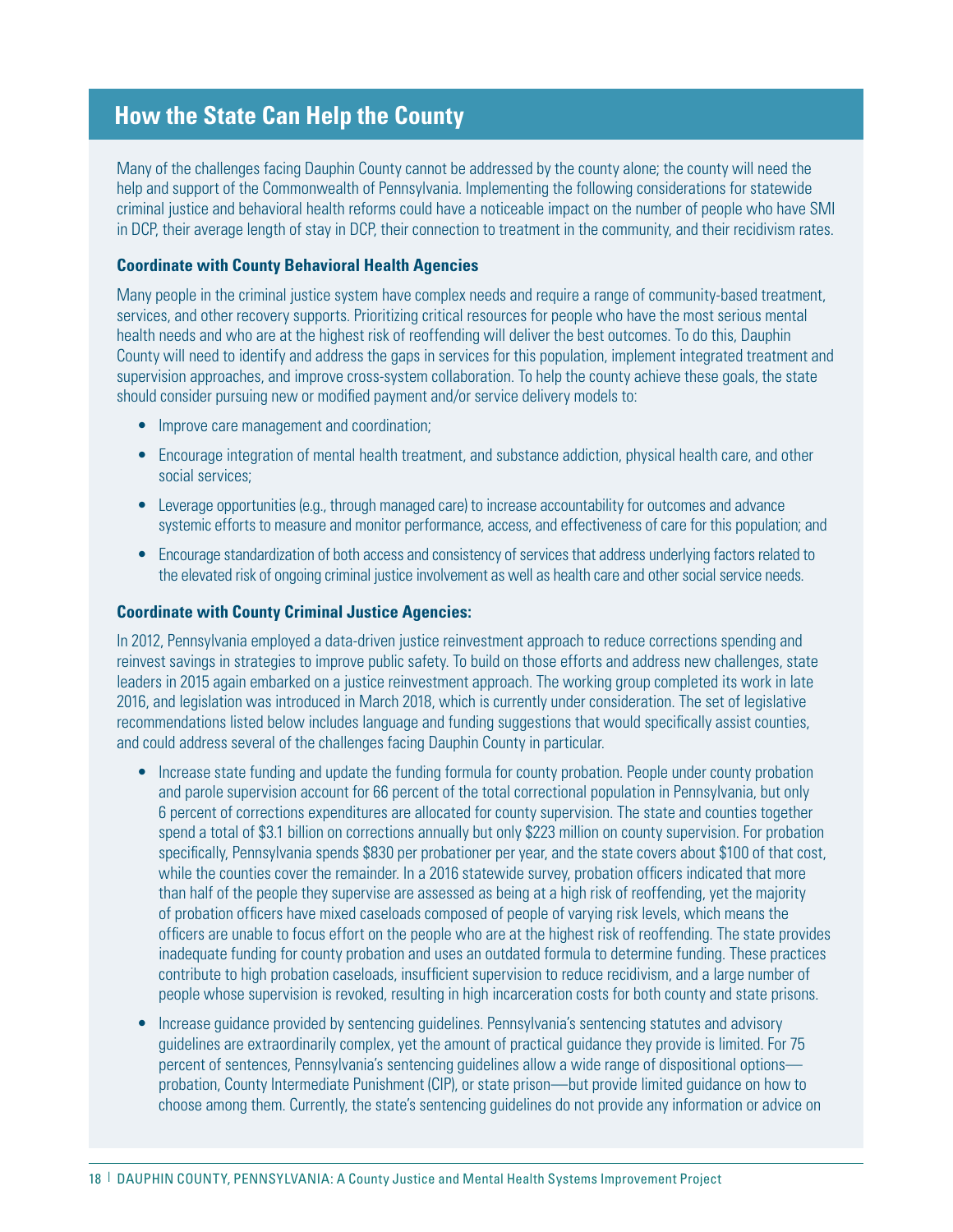probation term lengths, maximum sentences, or split sentences. Without guidance, the length of sentences to supervision may be longer than necessary, which leads to a strain on limited resources and an inability of probation and parole officers to provide effective supervision and improve recidivism outcomes. Since the guidelines do not provide recommended probation term lengths, probation terms that are imposed do not reflect a person's criminal history and may be either longer or shorter than would be advisable based on a person's risk of reoffending. A third of felony probation sentences and half of prison split sentences include probation terms that exceed three years, despite the fact that the likelihood of recidivism is highest in the first year on supervision and decreases substantially in each subsequent year.

## Action Plan Based on *Stepping Up's* Six Questions and Four Key Measures

When facing numerous recommendations for improvement, it can be difficult to know where to start. The questions outlined in the *Stepping Up* initiative's foundational document, *[Reducing the Number of People with](https://stepuptogether.org/wp-content/uploads/2017/01/Reducing-the-Number-of-People-with-Mental-Illnesses-in-Jail_Six-Questions.pdf)  [Mental Illnesses in Jail: Six Questions County Leaders Need to Ask](https://stepuptogether.org/wp-content/uploads/2017/01/Reducing-the-Number-of-People-with-Mental-Illnesses-in-Jail_Six-Questions.pdf)*, provide a starting point for developing a crosssystem, data-driven plan to reduce the number of people in DCP who have SMI:

- 1. Is our leadership committed?
- 2. Do we conduct timely screening and assessment?
- 3. Do we have baseline data?
- 4. Have we conducted a comprehensive process analysis and inventory of services?
- 5. Have we prioritized policy, practice, and funding improvements?
- 6. Do we track progress?

To ensure that the cross-system improvements recommended herein have a measurable impact, county leaders should also track progress according to the Stepping Up initiative's four key measures of impact:

- 1. Reducing the number of people with mental illnesses booked into jail;
- 2. Reducing the length of time people with mental illnesses remain in jail;
- 3. Increasing connections to treatment; and
- 4. Reducing recidivism.

The following action plan is organized under these questions and key measures as a template for the county to follow and revisit on an ongoing basis in order to improve its responses to people in DCP who have SMI moving forward. This plan provides a brief update on the county's current status under each of these questions, and action items to improve on existing practices.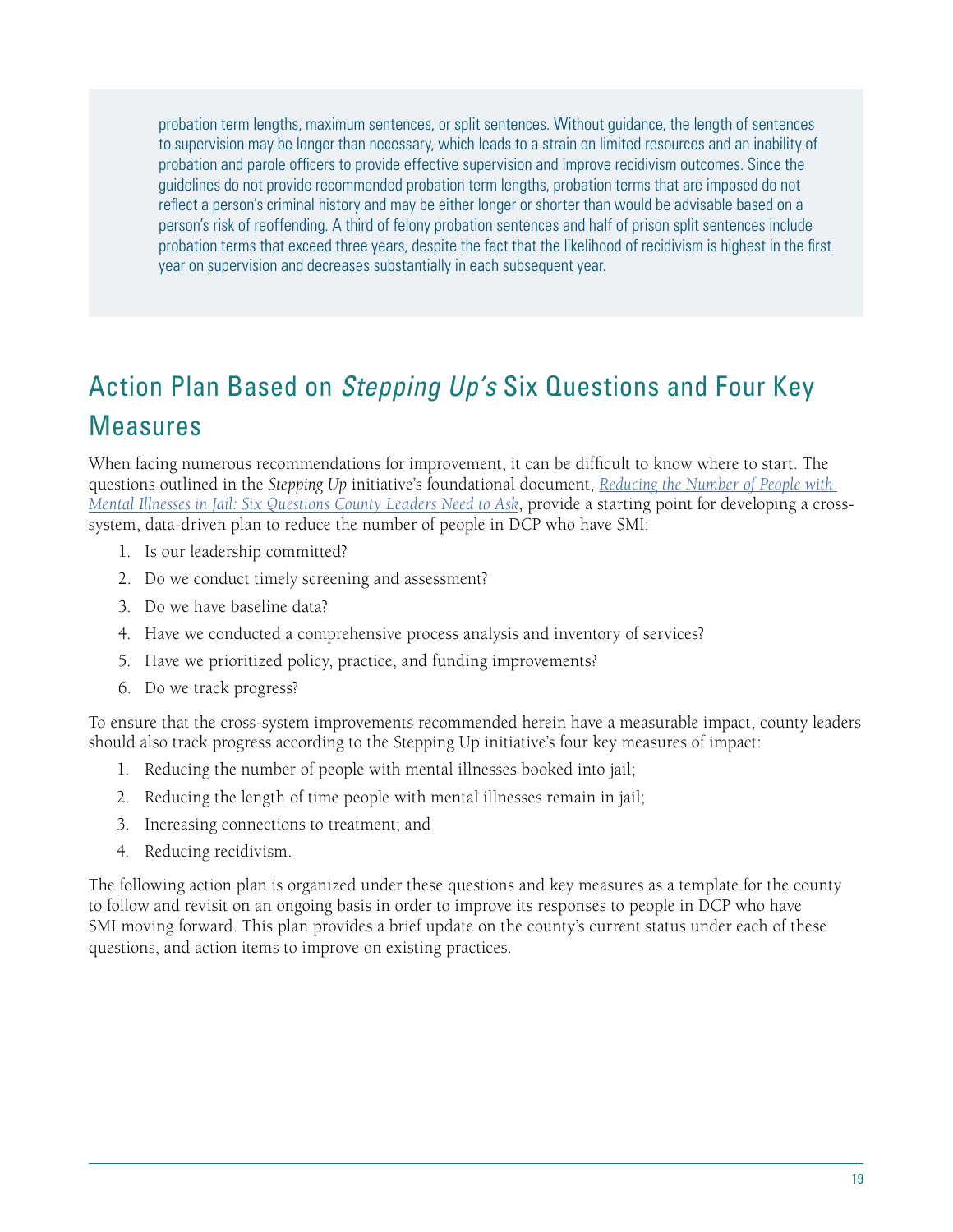### **1. Leadership Commitment**

| <b>Mandate from</b><br>leaders responsible<br>for the county<br><b>budget and</b><br>representative<br>planning team | In June 2015, Dauphin County's Board of Commissioners passed a Stepping Up resolution<br>to reduce the number of people who have mental illnesses in DCP. In December 2016,<br>CJAB issued a letter of interest for technical assistance related to achieving the goals<br>of the Stepping Up initiative. CJAB is chaired by the Dauphin County District Attorney<br>and includes additional members including department heads from the Board of<br>Commissioners, DCPS, the Dauphin County Chief of Police, the Dauphin County Judicial<br>Center, DCP, the Dauphin County Public Defender, the Dauphin County Common Pleas<br>Court, Dauphin County Adult Probation and Parole, Dauphin County Human Services,<br>DCMH/ID, and Dauphin County Information and Technology. These key stakeholders<br>have remained regularly engaged in developing a data-driven plan to reduce the number<br>of people who have mental illnesses in DCP throughout the entirety of this initiative. |
|----------------------------------------------------------------------------------------------------------------------|----------------------------------------------------------------------------------------------------------------------------------------------------------------------------------------------------------------------------------------------------------------------------------------------------------------------------------------------------------------------------------------------------------------------------------------------------------------------------------------------------------------------------------------------------------------------------------------------------------------------------------------------------------------------------------------------------------------------------------------------------------------------------------------------------------------------------------------------------------------------------------------------------------------------------------------------------------------------------------------|
|                                                                                                                      | With criminal justice and behavioral health representation in place as part of CJAB<br>and regular meetings taking place, CJAB should be the formal county body to advance<br>the goals of the Stepping Up initiative moving forward. Since CJAB's strategic<br>plan ended in 2017, the goals and strategies of the Stepping Up initiative should be<br>incorporated into the strategic planning process for CJAB for 2018 and beyond. In<br>addition, CJAB should invite a representative from Dauphin County's Continuum of Care<br>Program to address homelessness for the criminal justice population.                                                                                                                                                                                                                                                                                                                                                                             |
| <b>Designated project</b><br>coordinator                                                                             | CJAB is currently coordinated by an administrator who is staffed under the District<br>Attorney's Office. The role of the designated administrator is key to the success of the<br>CJAB, and the same person who serves as the CJAB administrator should formally<br>serve as the Stepping Up project coordinator moving forward.<br>Currently, the CJAB administrator serves in this position part time (while also working<br>in other capacities for the District Attorney's Office). Funding permitting, this should be<br>a full-time position focused on planning and administering CJAB and the Stepping Up<br>implementation committee.                                                                                                                                                                                                                                                                                                                                        |

### **2. Timely Screening and Assessment**

**Common definition** | Through this planning process, Dauphin County identified that the DCP and community **for SMI** mental health care providers use slightly different definitions of SMI. The medical service provider in the DCP—PrimeCare—uses the Pennsylvania Department of Corrections' Mental Health Rating Scale for classifying people who have SMI. DCMH/ID identifies people who have SMI based on the Pennsylvania Office of Mental Health's definition. In conversations with both agencies, department heads believe the difference in definition would not result in a markedly different population being identified. However, *DCP is encouraged to use the same definition for SMI as DCMH/ID to ensure that the same people are being identified in the DCP and in the community to better facilitate connections to services upon release from DCP.*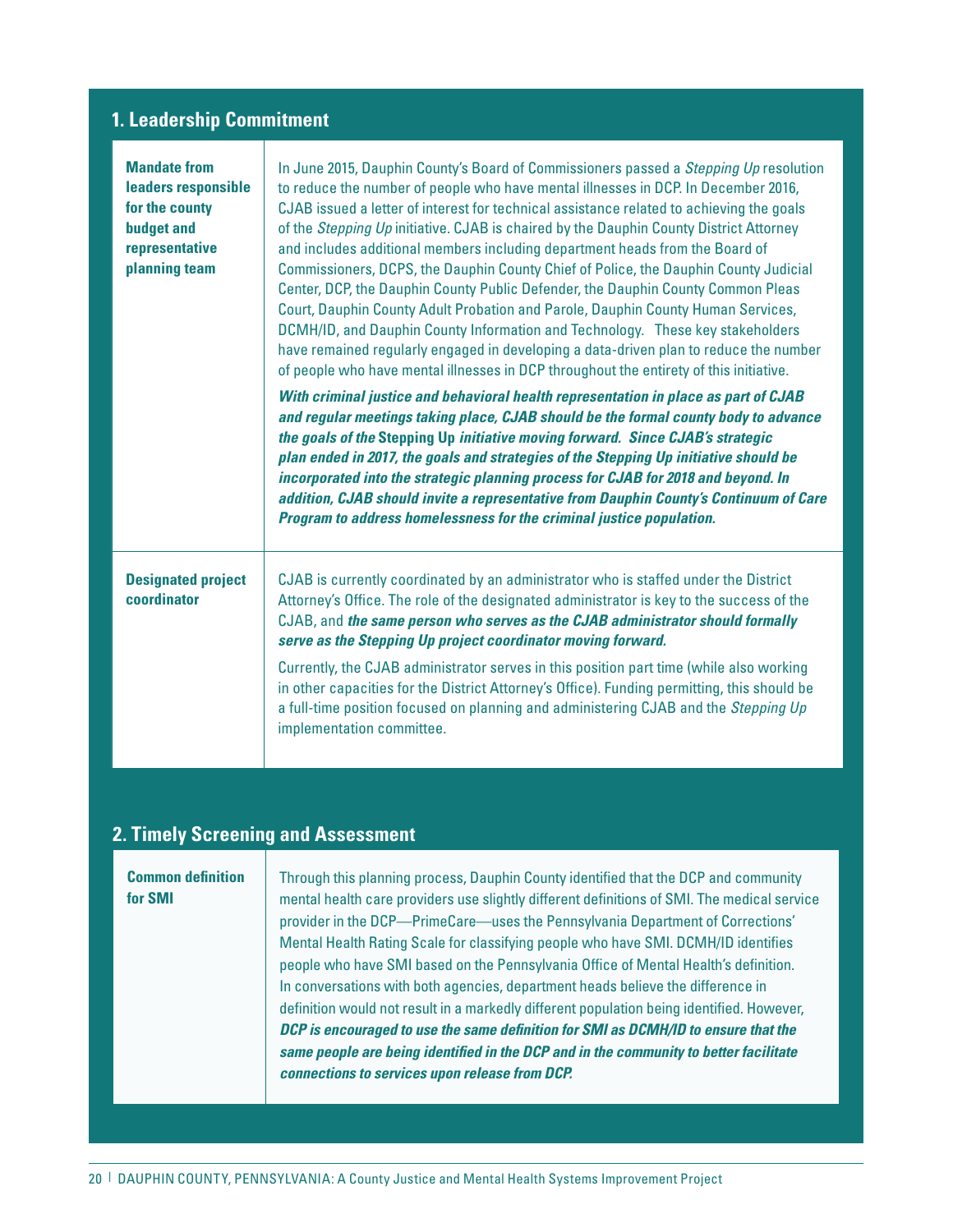| <b>Screening for SMI using a</b><br><b>validated tool</b>                                         | All people booked into DCP also receive a validated mental health screening-<br>the Correctional Mental Health Screen for Men and Women-by PrimeCare<br>staff and are referred for assessment by a licensed mental health professional<br>based on the results of this screening. When matching mental health screening<br>information—which is stored in PrimeCare's electronic medical records—to<br>the DCP Offender Management System, however, the numbers that were<br>reported did not appear to be accurate and local stakeholders were not<br>comfortable using this information as the flag for people who have SMI in<br>DCP. This screening information should also be recorded in DCP's Offender<br><b>Management System to ensure that the information can be tracked and used</b><br>for decision-making purposes.                                                                                                      |
|---------------------------------------------------------------------------------------------------|----------------------------------------------------------------------------------------------------------------------------------------------------------------------------------------------------------------------------------------------------------------------------------------------------------------------------------------------------------------------------------------------------------------------------------------------------------------------------------------------------------------------------------------------------------------------------------------------------------------------------------------------------------------------------------------------------------------------------------------------------------------------------------------------------------------------------------------------------------------------------------------------------------------------------------------|
| <b>Follow-up assessments</b><br>by a licensed mental<br>health professional in a<br>timely manner | PrimeCare's licensed mental health professionals provide clinical mental health<br>assessments in DCP, ideally within 72 hours of a person being booked into DCP.<br>However, staff report that this goal is not always achieved due to the large number<br>of people in need of assessments. Additional staffing of licensed mental health<br>professionals who provide clinical mental health assessments in a timely manner is<br>an identified need for the county.                                                                                                                                                                                                                                                                                                                                                                                                                                                                |
| <b>Recorded and</b><br>electronically<br>tracked results                                          | Screening information from the Correctional Mental Health Screen and<br>diagnostic information gathered from an assessment by a licensed mental health<br>professional are recorded in PrimeCare's electronic medical records. However,<br>this information is not regularly matched to the DCP's Offender Management<br>System to identify the number of people in DCP who have been screened and<br>assessed as having SMI. When matching these two databases, CSG Justice<br>Center staff were unable to gather data that appeared accurate and usable<br>for decision-making purposes. To address this issue, <i>PrimeCare staff should</i><br>record the screening results and a flag for people diagnosed as having SMI-<br>without providing specific diagnostic information that may be protected health<br>information-into DCP's Offender Management System to track key data on<br>people booked into DCP who have SMI.     |
| <b>Additional screening and</b><br>assessment processes                                           | At the Dauphin County Judicial Center, there is no validated pretrial risk screening<br>or assessment administered, nor is there a mental health screening or assessment<br>administered. DCPS staff should administer a validated pretrial risk assessment<br>to inform magistrate judges' release decisions. For people released to DCPS<br>supervision, staff should identify whether they have been previously diagnosed<br>as having SMI by DCMH/ID and refer them back to treatment based on this<br>information.<br>Dauphin County Adult Probation and Parole uses the ORAS tool to identify<br>criminogenic risk factors for everyone on probation who has a sentence of more<br>than six months. For people who have SMI and are receiving treatment in the<br>community, criminogenic risk information should be shared with the mental<br>health treatment provider to ensure that appropriate programming is taking place. |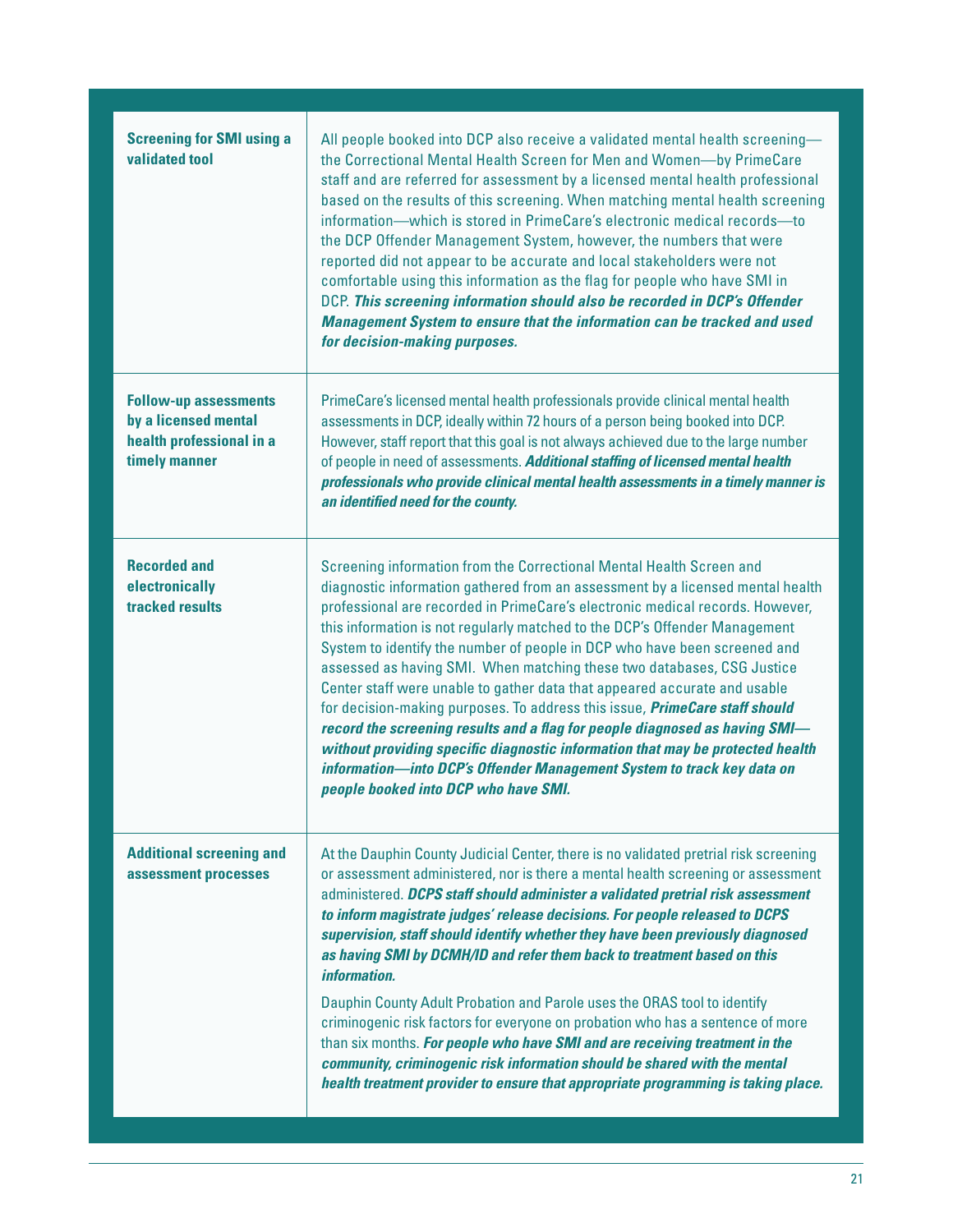### **3. Baseline Data**

Т

| <b>Number of people booked into DCP</b><br><b>identified as having SMI</b>                                  | Dauphin County can gather baseline data on the number of people<br>booked into DCP who have SMI using proxy measures by matching<br>the DCP Offender Management System with the DCMH/ID database<br>on people identified as having SMI in the community. This information<br>was matched for the purpose of this study, but is not regularly matched<br>to track progress. This data match is highly informative for tracking<br>progress and for decision-making purposes and should be done on a<br>regular basis to identify the number of people booked into DCP who<br>have SMI as identified by DCMH/ID.<br>The processes are also in place to gather baseline data through<br>Stepping Up's recommended approach of using a validated mental<br>health screening followed by a clinical assessment by a licensed mental<br>health professional. For people diagnosed by PrimeCare as having SMI,<br>a flag must be tracked by the DCP's Offender Management System to<br>establish a baseline measure. |
|-------------------------------------------------------------------------------------------------------------|---------------------------------------------------------------------------------------------------------------------------------------------------------------------------------------------------------------------------------------------------------------------------------------------------------------------------------------------------------------------------------------------------------------------------------------------------------------------------------------------------------------------------------------------------------------------------------------------------------------------------------------------------------------------------------------------------------------------------------------------------------------------------------------------------------------------------------------------------------------------------------------------------------------------------------------------------------------------------------------------------------------|
| <b>Length of stay of people identified</b><br>as having SMI in DCP as compared<br>to general DCP population | Once the process for determining the prevalence rate of people who<br>have SMI is established, this number can be compared to the ALOS of<br>the general population in DCP. This information should be measured<br>for the pretrial and sentenced population, as well as by release type<br>and charge. The same measures should continue to be tracked for<br>people who have SMI in the DCMH/ID system.                                                                                                                                                                                                                                                                                                                                                                                                                                                                                                                                                                                                     |
| <b>Connections to care upon release</b><br>for people identified as having SMI                              | As part of this initiative, Dauphin County matched people who have<br>received services in the community in the past to the DCP Offender<br>Management System. The county should also track how many people<br>were reconnected to services upon release. This same process should<br>be completed for people in DCP who were only identified as having<br><b>SMI</b> by PrimeCare.                                                                                                                                                                                                                                                                                                                                                                                                                                                                                                                                                                                                                           |
| <b>Recidivism rates for people who</b><br>have SMI as compared to the<br>general jail population            | Once the process for determining the prevalence rate of people who<br>have SMI is established, this number can be compared to the recidivism<br>rate for people who do not have SMI using CJAB's agreed-upon<br>definition for recidivism. This information should be tracked by Adult<br><b>Probation and Parole and the DCP based on people who recidivated</b><br>due to a new arrest and people who violated the conditions of their<br><b>probation.</b> This information is not systematically tracked and reported to<br>CJAB at the time of this report.<br>As part of this initiative, Dauphin County tracked the number of lifetime<br>bookings into DCP, and this information should continue to be compared<br>between people who have SMI and people who do not have SMI to<br>ensure that the "high utilizers" of the criminal justice and behavioral<br>health systems are being appropriately targeted for services.                                                                          |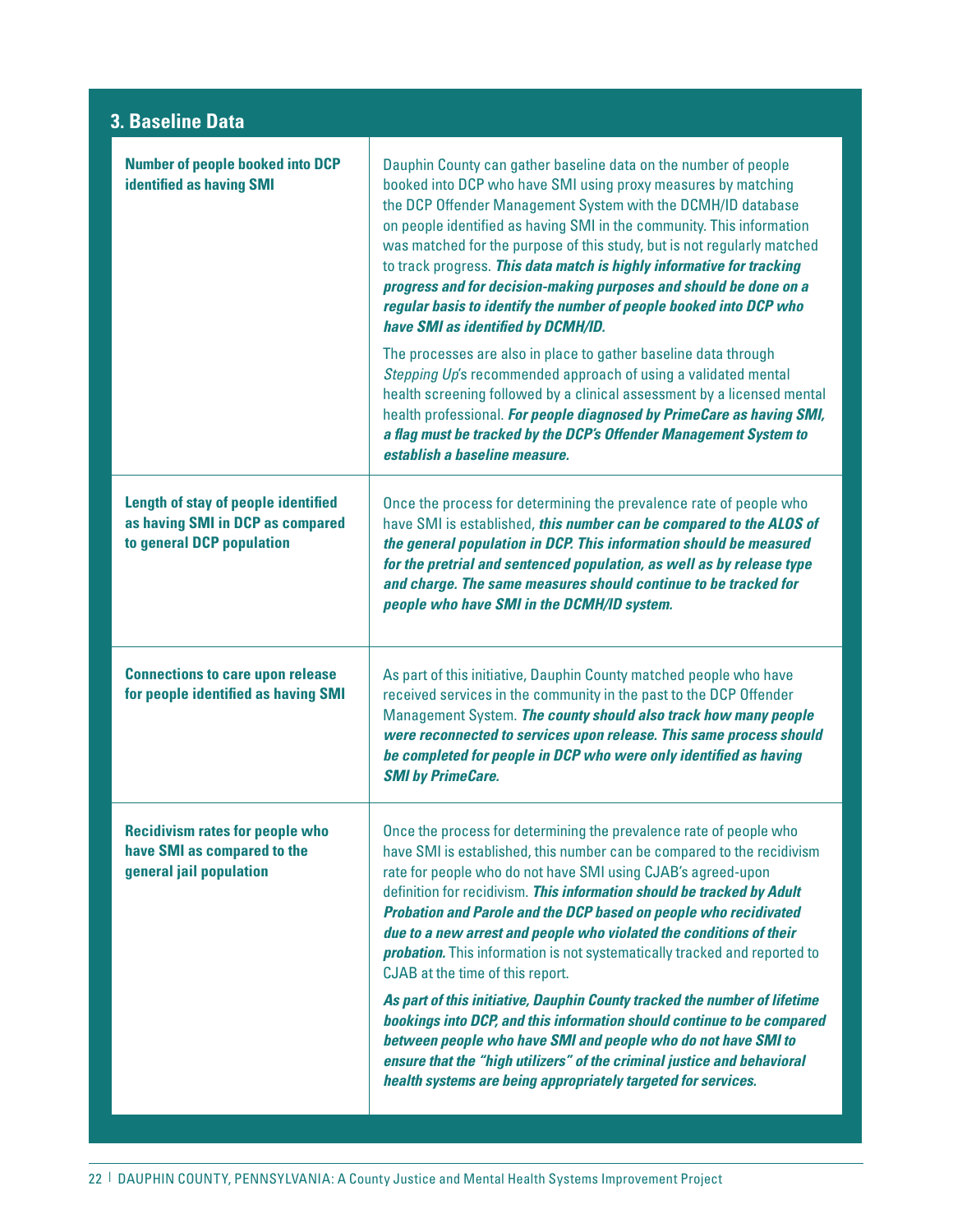| 4. Comprehensive Process Analysis and Inventory of Services                          |                                                                                                                                                                                                                                                                                                                                                                                                                                                                                                  |  |
|--------------------------------------------------------------------------------------|--------------------------------------------------------------------------------------------------------------------------------------------------------------------------------------------------------------------------------------------------------------------------------------------------------------------------------------------------------------------------------------------------------------------------------------------------------------------------------------------------|--|
| <b>Detailed process analysis</b><br>and identification of gaps in<br><b>services</b> | Dauphin County previously completed an extensive Sequential Intercept<br>Mapping (SIM) process that provided background information to help analyze<br>existing programs and policies and develop a plan for improvements. In<br>addition to the SIM, as part of this initiative, the county conducted a flow<br>analysis of how people move through the system, which has identified key<br>areas for improvements (see figure 1). No additional system mapping is<br>recommended at this time. |  |
| <b>Identification of evidenced-</b><br><b>based practices (EBPs)</b>                 | This report is meant to guide the county on a data-driven process toward<br>implementing EBPs that address the needs of people who have SMI in the<br>Dauphin County criminal justice system. The county should identify key EBPs to<br>prioritize and fund through the county budget, and ensure they are represented<br>in CJAB's strategic plan. The next section in this report provides a plan for<br><b>CJAB</b> to follow.                                                                |  |
| <b>Matching of results to four</b><br>key measures                                   | The CJAB now has baseline measures and a framework to match the gaps<br>in its system to Stepping Up's four key measures, and plans moving forward<br>should aim to address identified gaps.                                                                                                                                                                                                                                                                                                     |  |

### **5. Prioritized Policy, Practice, and Funding Improvements**

| <b>Prioritized</b> | As part of this initiative, Dauphin County—with the technical assistance of the CSG Justice |
|--------------------|---------------------------------------------------------------------------------------------|
| <b>strategies</b>  | Center—has identified data-driven priority areas for improvement. Based on this qualitative |
|                    | information, goals and targets have been set that address at least one of the four key      |
|                    | measures. The following chart details the priority areas for improvement:                   |

| <b>Priority Action</b>                                                                | <b>Targets</b>                                                                                                                                                       | <b>Detail</b>                                                                                                                                                                                                                                                                                                | <b>Measure</b><br><b>Addressed</b> |
|---------------------------------------------------------------------------------------|----------------------------------------------------------------------------------------------------------------------------------------------------------------------|--------------------------------------------------------------------------------------------------------------------------------------------------------------------------------------------------------------------------------------------------------------------------------------------------------------|------------------------------------|
| <b>Engage law</b><br>enforcement.                                                     | By year-end 2018,<br>develop a comprehensive<br>coordinated response<br>to people who have<br>mental illnesses for law<br>enforcement.                               | Law enforcement has not actively participated<br>in this planning process. Law enforcement is<br>integral to a system-wide comprehensive plan.<br>(See Police Mental Health Collaboration Tool<br>Kit.) https://pmhctoolkit.bja.gov/home                                                                     | Measure 1                          |
| At the<br><b>Judicial</b><br>Center.<br><i>improve</i><br>pretrial risk<br>screening. | One hundred percent<br>of people who enter the<br><b>Dauphin County Judicial</b><br>Center receive a pretrial<br>risk screening using a<br>validated screening tool. | Pretrial stakeholders are reviewing the current<br>use of the ORAS-PAT pretrial risk tool and<br>are considering replacing this tool with the<br>Allegheny Pretrial Risk tool. Agreement should<br>be reached on the use of a tool that judges<br>will adopt and use to guide pretrial release<br>decisions. | <b>Measures</b><br>1 and $2$       |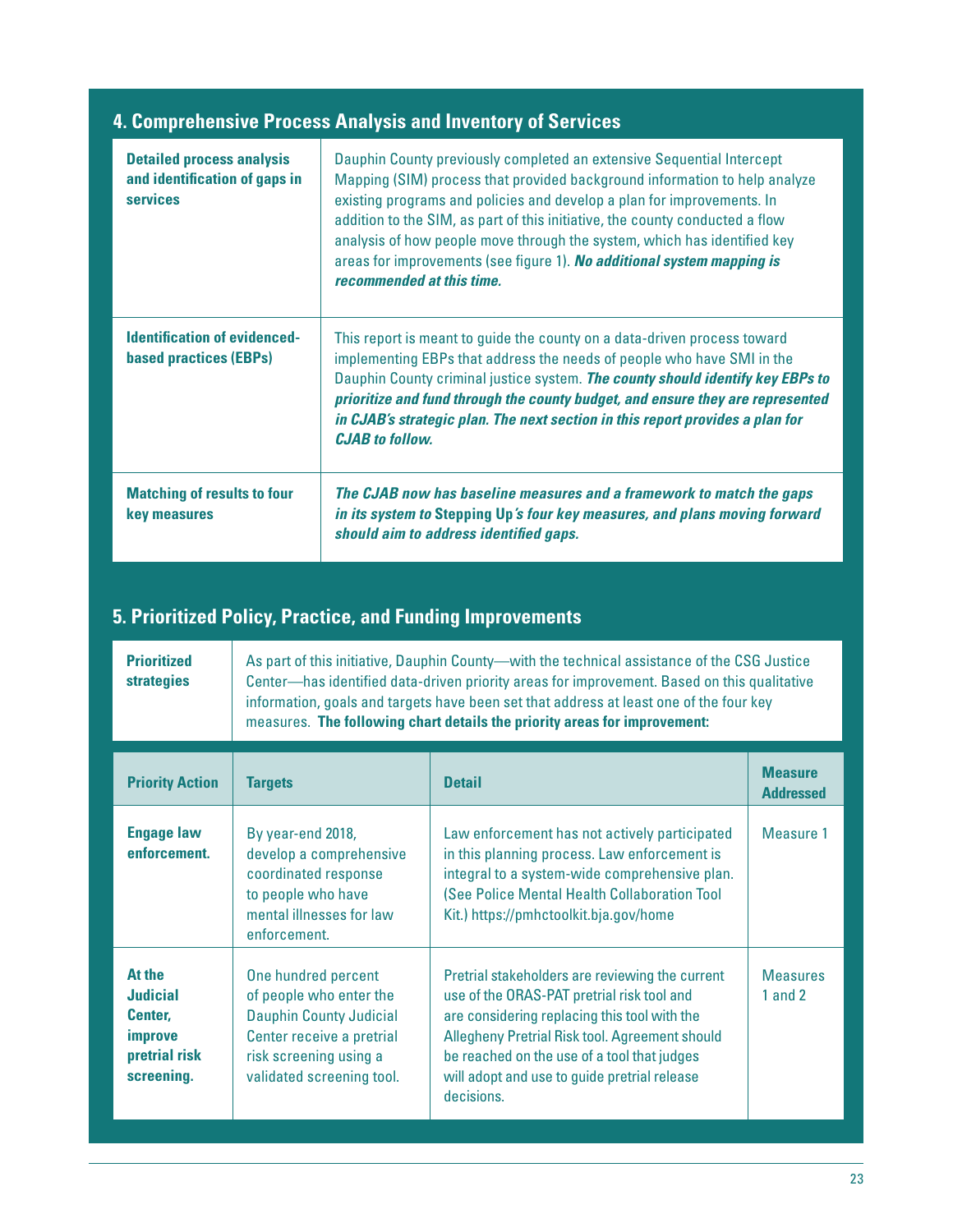| <b>Priority Action</b>                                                                                                                  | <b>Targets</b>                                                                                                                                                                                                                                                                                                                                                                          | <b>Detail</b>                                                                                                                                                                                                                                                                                                                                                                                                                                                                       | <b>Measure</b><br><b>Addressed</b> |
|-----------------------------------------------------------------------------------------------------------------------------------------|-----------------------------------------------------------------------------------------------------------------------------------------------------------------------------------------------------------------------------------------------------------------------------------------------------------------------------------------------------------------------------------------|-------------------------------------------------------------------------------------------------------------------------------------------------------------------------------------------------------------------------------------------------------------------------------------------------------------------------------------------------------------------------------------------------------------------------------------------------------------------------------------|------------------------------------|
| <b>At the Judicial Center,</b><br>implement screening<br>and assessment for<br>people assigned to<br>pretrial supervision.              | One hundred percent<br>of people assigned to<br>pretrial supervision are<br>screened for mental illness<br>or matched to the DCMH/<br>ID database. For people<br>who screen positive, a<br>follow-up assessment is<br>scheduled.                                                                                                                                                        | <b>The Correctional Mental Health</b><br>Screen (or a similar validated<br>mental health screening) should be<br>administered during the jail booking<br>process. Each person should receive<br>a score based on the screening,<br>and a flag for mental illness should<br>be entered into the DCP's Offender<br>Management System. Additionally,<br>the DCMH/ID database should be<br>accessed to see if a person has<br>already been diagnosed in the<br>community as having SMI. | <b>Measures</b><br>1 and 2         |
| <b>At DCP, continue</b><br>the established<br>screening and<br>assessment process.                                                      | One hundred percent of<br>people booked into DCP<br>are screened for mental<br>illness and for people<br>who screen positive, a<br>follow-up assessment with<br>a licensed mental health<br>professional is completed<br>within 72 hours.                                                                                                                                               | DCP is already following national best<br>practices on completing screening<br>and follow-up assessments. Adding<br>the electronic flag will assist in<br>tracking the people who need follow-<br>up services, as well as tracking the<br>prevalence rate of people in DCP who<br>have SMI.                                                                                                                                                                                         | Measure 2                          |
| <b>At DCP, implement</b><br>a process to<br>electronically track<br>people identified as<br>having SMI to ensure<br>connection to care. | By the end of 2018,<br>implement process to<br>electronically match<br><b>PrimeCare screening</b><br>results with the DCP<br>database and match with<br>people who have an open<br>or prior case with DCMH/<br>ID to identify people in<br>need of connections to<br>care. Establish information-<br>sharing process in<br>accordance with<br>information sharing laws<br>and policies. | Information-sharing agreements must<br>be developed to allow for PrimeCare<br>to view DCMH/ID data for decision-<br>making purposes.                                                                                                                                                                                                                                                                                                                                                | Measure 3                          |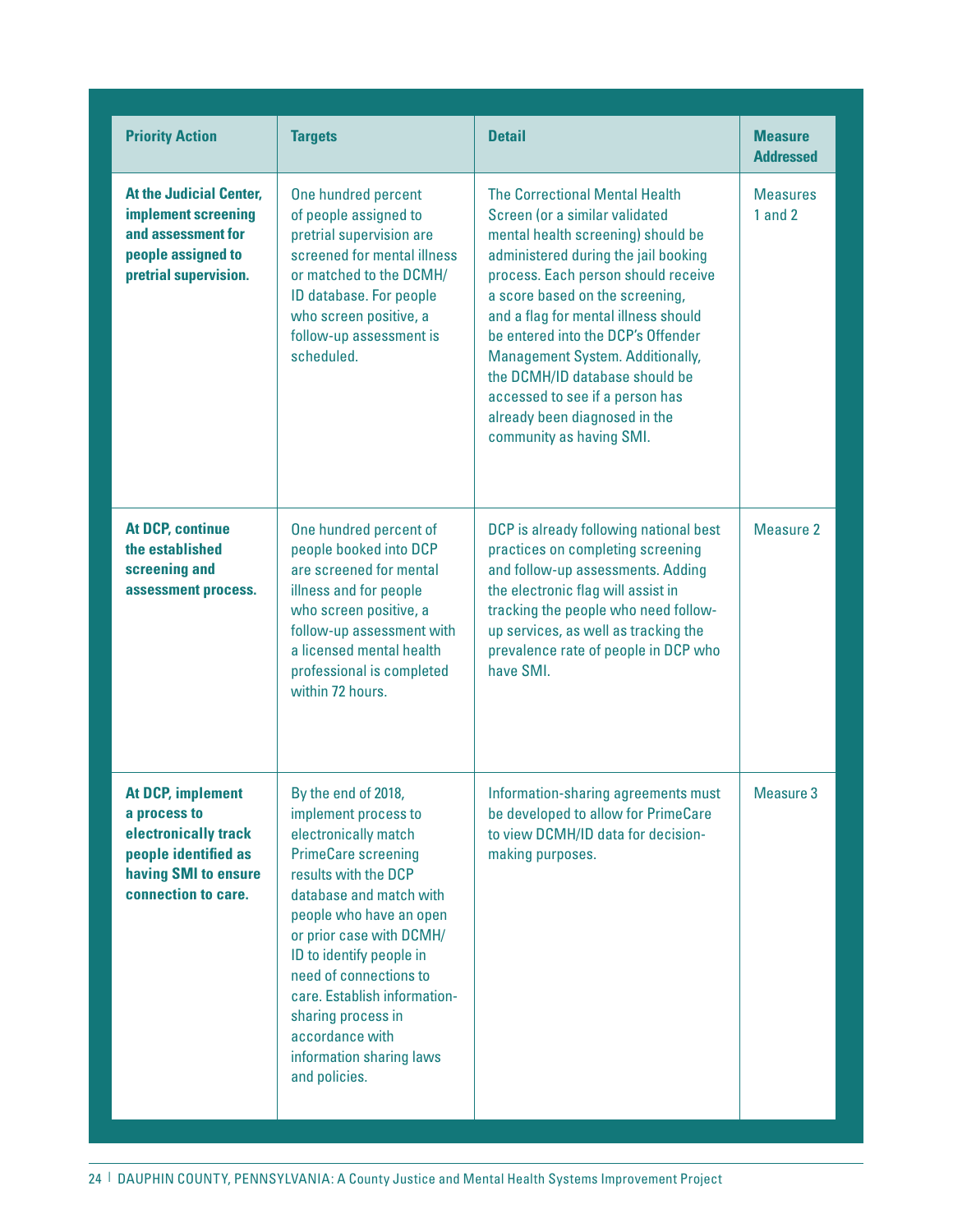| <b>Priority Action</b>                                                                                                          | <b>Targets</b>                                                                                                                                                                                                                                                                                                                                                                                                                                                                                                                                                                                                                            | <b>Detail</b>                                                                                                                                                                                                                                                                                                                                                                                                                           | <b>Measure</b><br><b>Addressed</b> |
|---------------------------------------------------------------------------------------------------------------------------------|-------------------------------------------------------------------------------------------------------------------------------------------------------------------------------------------------------------------------------------------------------------------------------------------------------------------------------------------------------------------------------------------------------------------------------------------------------------------------------------------------------------------------------------------------------------------------------------------------------------------------------------------|-----------------------------------------------------------------------------------------------------------------------------------------------------------------------------------------------------------------------------------------------------------------------------------------------------------------------------------------------------------------------------------------------------------------------------------------|------------------------------------|
| At DCP, establish a<br>process for connecting<br>people to care within<br>the facility and<br>upon reentry to the<br>community. | • One hundred percent of<br>people diagnosed as having<br>SMI receive services while<br>in DCP, including jail-based<br>services, in-reach services<br>by community-based<br>providers, and assistance<br>with health insurance<br>enrollment.<br>• Ninety-five percent of<br>people who have SMI<br>and have previously been<br>connected to care with<br>a DCMH/ID provider are<br>re-connected to care within<br>four weeks of release from<br>DCP.<br>• Seventy-five percent of<br>people who have SMI<br>and have not previously<br>been connected to care<br>are connected to services<br>within four weeks of release<br>from DCP. | Discussions are underway with<br><b>DCMH/ID to increase services to</b><br>the population identified in the<br>DCP as having SMI. Expanding<br>capacity for case coordination<br>should also be considered.                                                                                                                                                                                                                             | Measure 3                          |
| <b>Address</b><br>capacity needs.                                                                                               | By July 2018, determine<br>capacity needs and establish<br>a hiring plan for additional<br>case coordinators for<br>improved connections to<br>care, additional probation<br>staff for specialized<br>caseloads, and placement of<br>an embedded mental health<br>professional. Additionally,<br>develop navigation services<br>for connection to health<br>insurance and housing<br>services.                                                                                                                                                                                                                                            | Placing additional staff in<br>key positions will increase<br>coordination efforts for<br>connection to care and<br>enhance capacity for probation<br>supervision. Navigation<br>services for health insurance<br>will increase service capacity<br>through leveraging expanded<br>Medicaid in Pennsylvania.<br>It is essential to prioritize the<br>identification of staffing needs<br>to be prepared for budget and<br>grant cycles. | <b>Measures</b><br>2, 3, and 4     |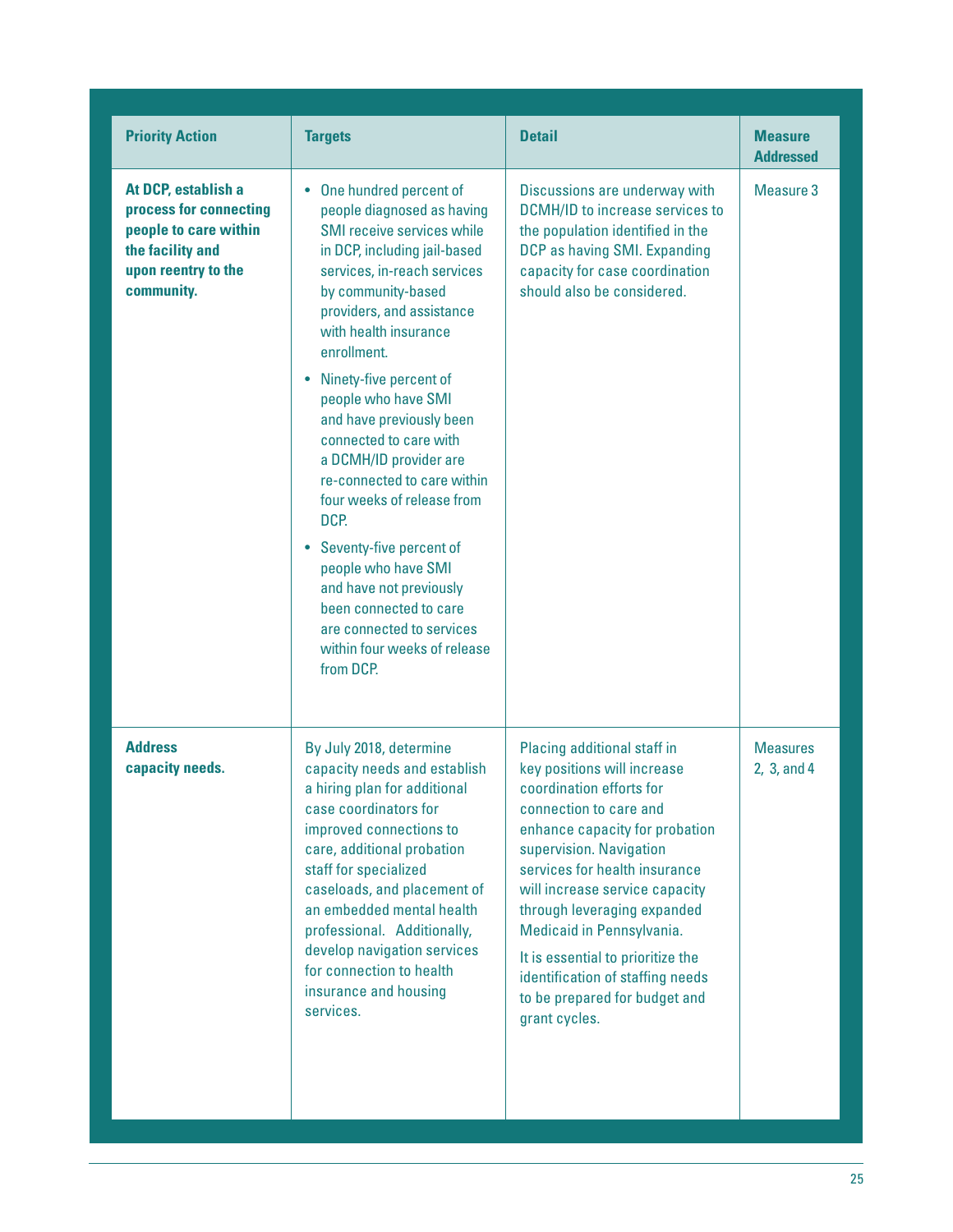| <b>Priority Action</b>                                                                                                                                                                                                                                                    | <b>Targets</b>                                                                                                                                                                                                                                                                                                                                                                                                                                                                                                                                                                                                                                                                                                                                                                                                                                                         | <b>Detail</b>                                                                                                                                                                                                                                                                                                                                                                                                                                                                                                                                                                                                                                                                                                                                                                                                                                                                                                                                                                                                                                                   | <b>Measure</b><br><b>Addressed</b> |
|---------------------------------------------------------------------------------------------------------------------------------------------------------------------------------------------------------------------------------------------------------------------------|------------------------------------------------------------------------------------------------------------------------------------------------------------------------------------------------------------------------------------------------------------------------------------------------------------------------------------------------------------------------------------------------------------------------------------------------------------------------------------------------------------------------------------------------------------------------------------------------------------------------------------------------------------------------------------------------------------------------------------------------------------------------------------------------------------------------------------------------------------------------|-----------------------------------------------------------------------------------------------------------------------------------------------------------------------------------------------------------------------------------------------------------------------------------------------------------------------------------------------------------------------------------------------------------------------------------------------------------------------------------------------------------------------------------------------------------------------------------------------------------------------------------------------------------------------------------------------------------------------------------------------------------------------------------------------------------------------------------------------------------------------------------------------------------------------------------------------------------------------------------------------------------------------------------------------------------------|------------------------------------|
| <b>Dauphin County</b><br><b>Adult Probation</b><br>and Parole<br>should implement<br><b>additional</b><br>supervision<br>strategies that target<br>high- and moderate-<br>risk probationers<br>who have SMI to<br>receive increased<br>services and reduce<br>violations. | By the end of 2018, once<br>$\bullet$<br>a screening process is<br>implemented at the Judicial<br>Center and information sharing<br>agreements are in place, ensure<br>that Dauphin County Adult<br><b>Probation and Parole receives</b><br>the results of screenings<br>and assessments to allow<br>for immediate assignment to<br>special caseloads.<br>• One hundred percent of people<br>assigned to probation who have<br>not been screened for mental<br>illnesses will be screened<br>and referred for follow-up<br>assessment if needed.<br>• By the end of 2018, develop an<br>implementation plan for the<br>use of cognitive-behavioral<br>supervision strategies and a<br>violation response grid.<br>• By the end of 2018, develop<br>an implementation plan for<br>additional responses for<br>probationers in violation status<br>due to substance use. | • Currently, Dauphin County<br><b>Probation Services has no</b><br>access to prior screening<br>and assessment information<br>and wastes valuable<br>time determining the best<br>candidates for their limited<br>specialized caseloads and<br>other services, such as<br>the FICMs. It is imperative<br>that information sharing<br>be established to make<br>better informed placement<br>decisions.<br>• Dauphin County Adult<br><b>Probation and Parole has</b><br>plans to implement Effective<br><b>Practices in Community</b><br>Supervision (EPICS) in 2019.<br>Probation staff should be<br>given clear directives on<br>the expectation to practice<br><b>EPICS and other EBPs with</b><br>fidelity.<br>• Dauphin County Probation<br>Services indicate that<br>substance use is a primary<br>reason for violations.<br><b>Stakeholders should</b><br>develop a plan for additional<br>resources including more<br>use of medication-assisted<br>treatment strategies and<br>consider developing in-<br>patient treatment options in<br>lieu of jail. | Measure 4                          |

26 | DAUPHIN COUNTY, PENNSYLVANIA: A County Justice and Mental Health Systems Improvement Project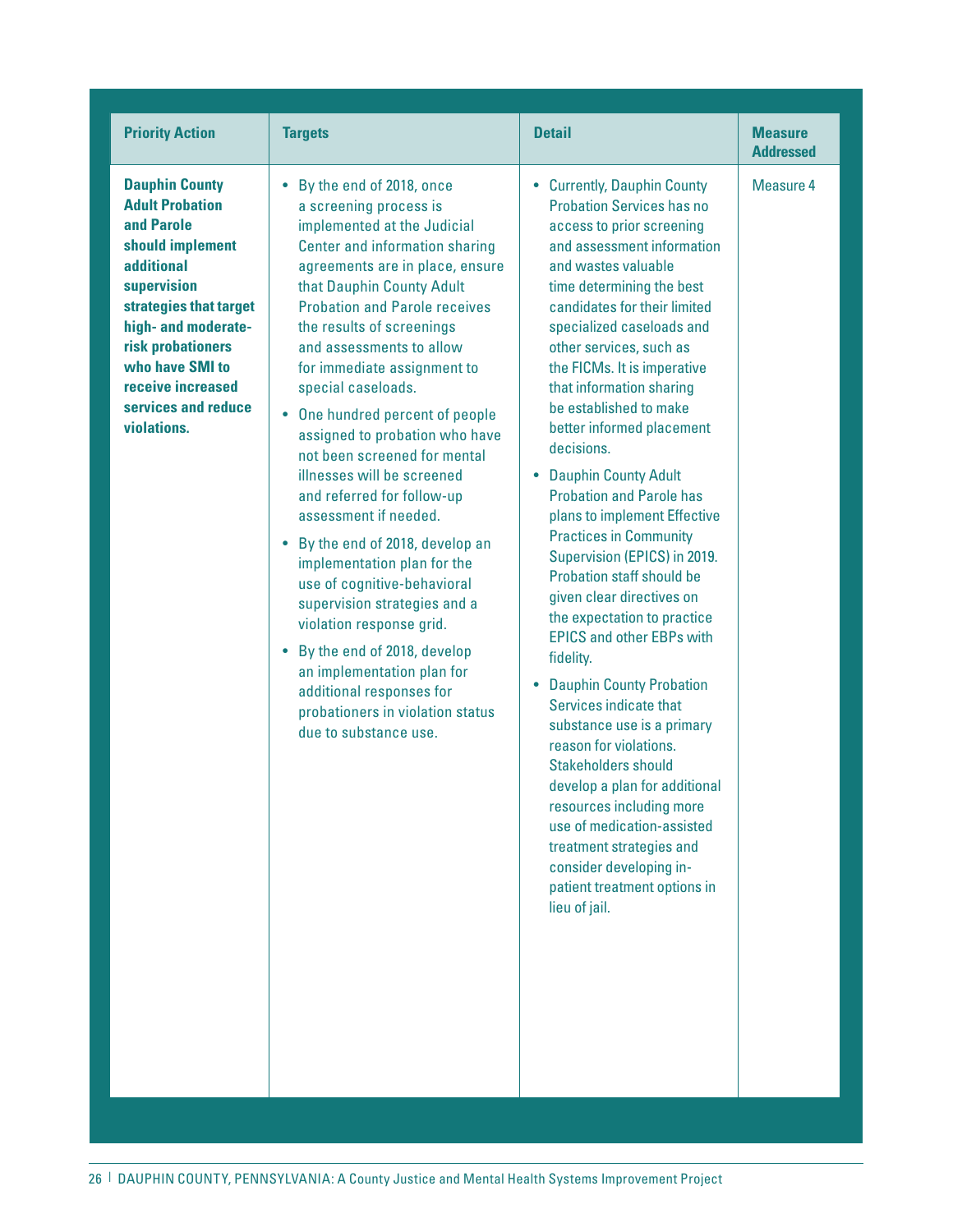| <b>6. Track Progress</b>                                                                            |                                                                                                                                                                                                                                                                                                                                                                                                                                                                                                                                                                                                                                                                                                                                                                                                                                                                                                                     |
|-----------------------------------------------------------------------------------------------------|---------------------------------------------------------------------------------------------------------------------------------------------------------------------------------------------------------------------------------------------------------------------------------------------------------------------------------------------------------------------------------------------------------------------------------------------------------------------------------------------------------------------------------------------------------------------------------------------------------------------------------------------------------------------------------------------------------------------------------------------------------------------------------------------------------------------------------------------------------------------------------------------------------------------|
| <b>Regular reports for</b><br><b>county leaders</b>                                                 | CJAB does not regularly ask for leaders across the criminal justice and behavioral<br>health systems to report on key data points. Now that baseline measures have<br>been established, at a minimum, CJAB should develop a process for regularly<br>reporting on the four key measures of the Stepping Up initiative.                                                                                                                                                                                                                                                                                                                                                                                                                                                                                                                                                                                              |
| <b>Progress reporting</b><br><b>process</b>                                                         | To ensure that data tracked along the four key measures are accurate, there are<br>a number of processes that must be improved when identifying people who has<br>SMI in the criminal justice system and reporting on their prevalence rate in DCP,<br>length of stay in DCP, connection to treatment in the community after release, and<br>recidivism rates. As these processes are improved, they should be tracked by<br>the Dauphin County Information and Technology Department so that they can be<br>easily reported on moving forward. Establishing a data dashboard for reporting on<br>this information is recommended.                                                                                                                                                                                                                                                                                  |
| <b>Ongoing evaluation</b><br>of programming<br>implementation and<br>impact                         | As changes in programming, practices, and funding are made by Dauphin County,<br>the four key measures should be tracked to ensure that these changes are<br>having the desired impact. Without doing so, it will be difficult to identify whether<br>Dauphin County's implementation strategies are having the desired impact.                                                                                                                                                                                                                                                                                                                                                                                                                                                                                                                                                                                     |
| <b>Recidivism rates for</b><br>people who have SMI as<br>compared to the general<br>jail population | Once the process for determining the prevalence rate of people who have SMI is<br>established, this number can be compared to the recidivism rate for people who do<br>not have SMI using CJAB's agreed upon definition for recidivism. This information<br>should be tracked by Adult Probation and Parole and the DCP based on people<br>who recidivated due to a new arrest and people who violated the conditions<br>of their probation. This information is not systematically tracked and reported to<br>CJAB at the time of this report.<br>As part of this initiative, Dauphin County tracked the number of lifetime bookings<br>into DCP, and this information should continue to be compared between people<br>who have SMI and people who do not have SMI to ensure that the "high utilizers"<br>of the criminal justice and behavioral health systems are being appropriately<br>targeted for services. |